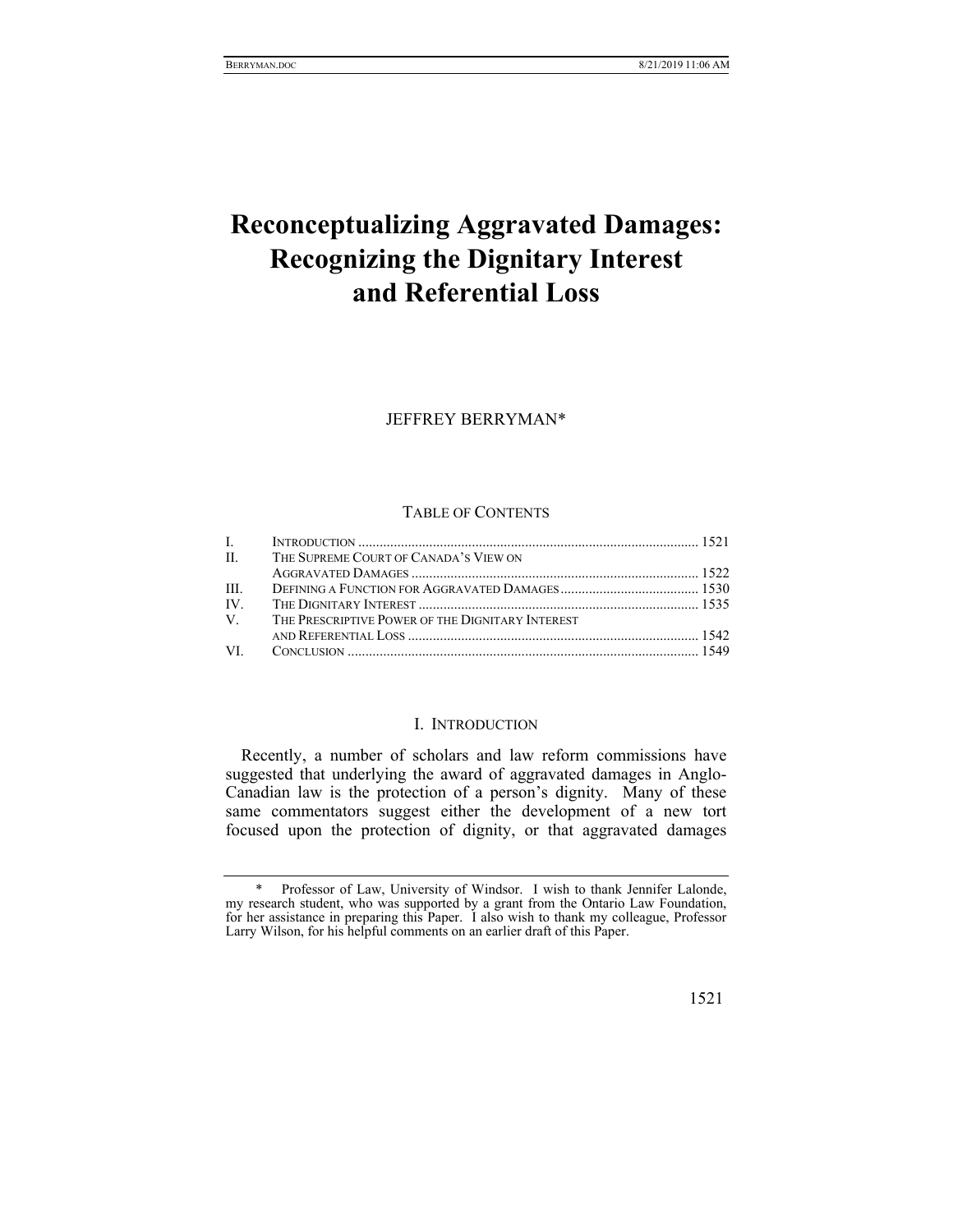should be reconciled with damages for mental distress within a purely compensatory framework. In this Article I argue for the explicit recognition of the "dignitary interest" as a distinct head of damages. In Part I, I analyze recent decisions of the Supreme Court of Canada that have commented on the availability of aggravated damages. These decisions illustrate a degree of incoherence over the function of aggravated damages and how they should be quantified. Part II identifies how the protection of dignity lies at the root of awards for aggravated damages. Part III conceptualizes what is encompassed within the "dignitary interest." I argue that dignity can be conceptualized on a continuum. At one end lies "fundamental dignity," which is held by all of humanity, while at the other lies "prosaic dignity," dignity attained as the result of individual talents, accomplishments, and social position. Important in this regard is the distinction between the feelings associated with a loss of dignity and the loss of dignity itself. Compensation for the former can be achieved through compensatory damages for mental distress. Loss of "fundamental dignity" is a shared loss among all of humanity and generates a plethora of coercive remedies including punitive damages. "Prosaic dignity" is a "referential loss"—one that is only revealed through the eyes of others—and generates compensatory damages. A referential loss basis of quantification creates objectivity and avoids the pitfalls of palm tree justice. Part IV contrasts a purely remedial response with those who advocate a new tort action to protect loss of dignity. Finally, the prescriptive power of explicit recognition of the dignitary interest and referential loss are applied to the Supreme Court of Canada's decisions from Part II.

# II. THE SUPREME COURT OF CANADA'S VIEW ON AGGRAVATED DAMAGES

Over the last fifteen years, the Supreme Court of Canada has on at least seven occasions made significant comment on the awarding of punitive damages, particularly in the area of wrongful dismissal and defamation.<sup>2</sup> Caught in these pronouncements has been the role performed by "aggravated damages." While there has been exhaustive comment by the Court on the awarding of punitive damages, far less attention has been devoted to delineating the functions and boundaries of

 <sup>2.</sup> Whiten v. Pilot Ins. Co., [2002] 1 S.C.R. 595; Performance Indus. Ltd. v. Sylvan Lake Golf & Tennis Club, [2002] 1 S.C.R. 678; McKinley v. BC Tel, [2001] 2 S.C.R. 161; Hill v. Church of Scientology, [1995] 2 S.C.R. 1130; Norberg v. Wynrib, [1992] 2 S.C.R. 226; Vorvis v. Ins. Corp., [1989] 1 S.C.R. 1085.

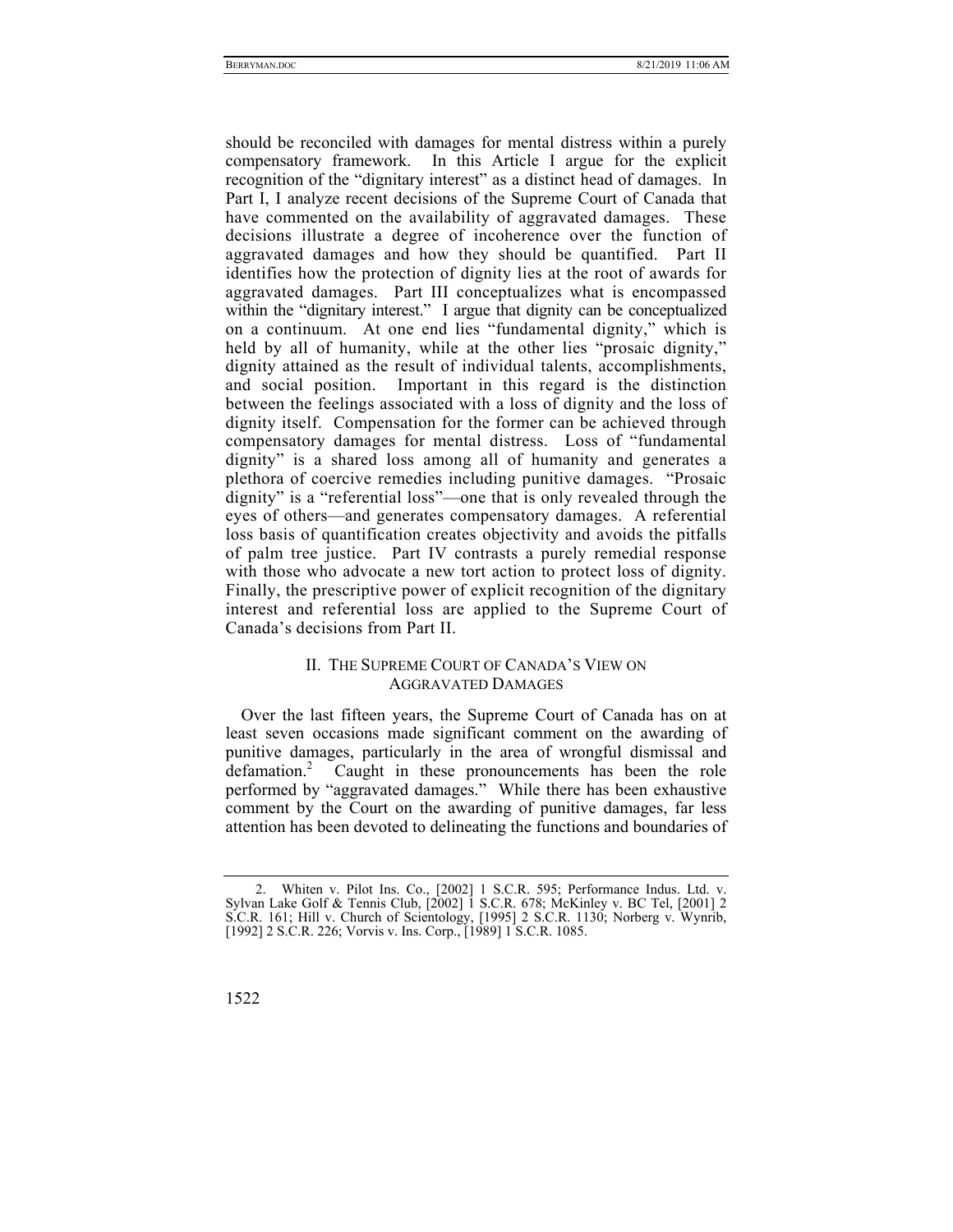aggravated damages.<sup>3</sup> Yet, the functions performed by the former can only be discharged after the latter have been determined.<sup>4</sup>

In *Vorvis v. Insurance Corporation of British Columbia*, a case dealing with wrongful dismissal, Justice McIntyre, writing for a majority of the Court, distinguished between aggravated and punitive damages in the following way:

"The expression 'aggravated damages,' though it has sometimes been used interchangeably with punitive or exemplary damages, has more frequently in recent times been contrasted with exemplary damages. In this contrasting sense, aggravated damages describes an award that aims at compensation, but takes full account of the intangible injuries, such as distress and humiliation, that may have been caused by the defendant's insulting behaviour. The expressions vindictive, penal and retributory have dropped out of common use."

Aggravated damages are awarded to compensate for aggravated damage. As explained by Waddams, they take account of intangible injuries and by definition will generally augment damages assessed under the general rules relating to the assessment of damages. Aggravated damages are compensatory in nature and may only be awarded for that purpose. Punitive damages, on the other hand, are punitive in nature and may only be employed in circumstances where the conduct giving the cause for complaint is of such nature that it merits punishment.6

The issue in *Vorvis* was whether either aggravated or punitive damages could be awarded when the plaintiff was wrongfully dismissed from his employment. The common law had for a long time taken the position that in the case of wrongful dismissal, damages should be limited to the extent of a reasonable notice period and, that damages for the manner of dismissal, for injury to feelings, mental distress, and humiliation were not recoverable.<sup>7</sup> This position diminished the centrality that employment has to a person's self-worth and mental well-being. Employees were regarded as a fungible commodity no better than the machines they operated. The Supreme Court did not alter this position, and neither punitive nor aggravated damages were awarded. However, the majority

6*. Id.*

<sup>3</sup>*. See, e.g.*, *Whiten*, [2002] 1 S.C.R. at 617.

 <sup>4.</sup> It is recognized that compensatory damages have a dual role both to compensate as well as to deter and punish. Where the combined effect of compensatory and aggravated damages is inadequate to rationally achieve punishment or deterrence, additional damages can be awarded to attain this goal. This is commonly expressed in the phrase that punitive damages are justified if, and only if, the totality of the compensatory award is inadequate to punish and deter.

<sup>5</sup>*. Vorvis*, [1989] 1 S.C.R. at 1099 (quoting S.M. WADDAMS, THE LAW OF DAMAGES 562–63 (2d ed. 1983)).

 <sup>7.</sup> Addis v. Gramophone Co., [1909] A.C. 488, 491 (H.L.).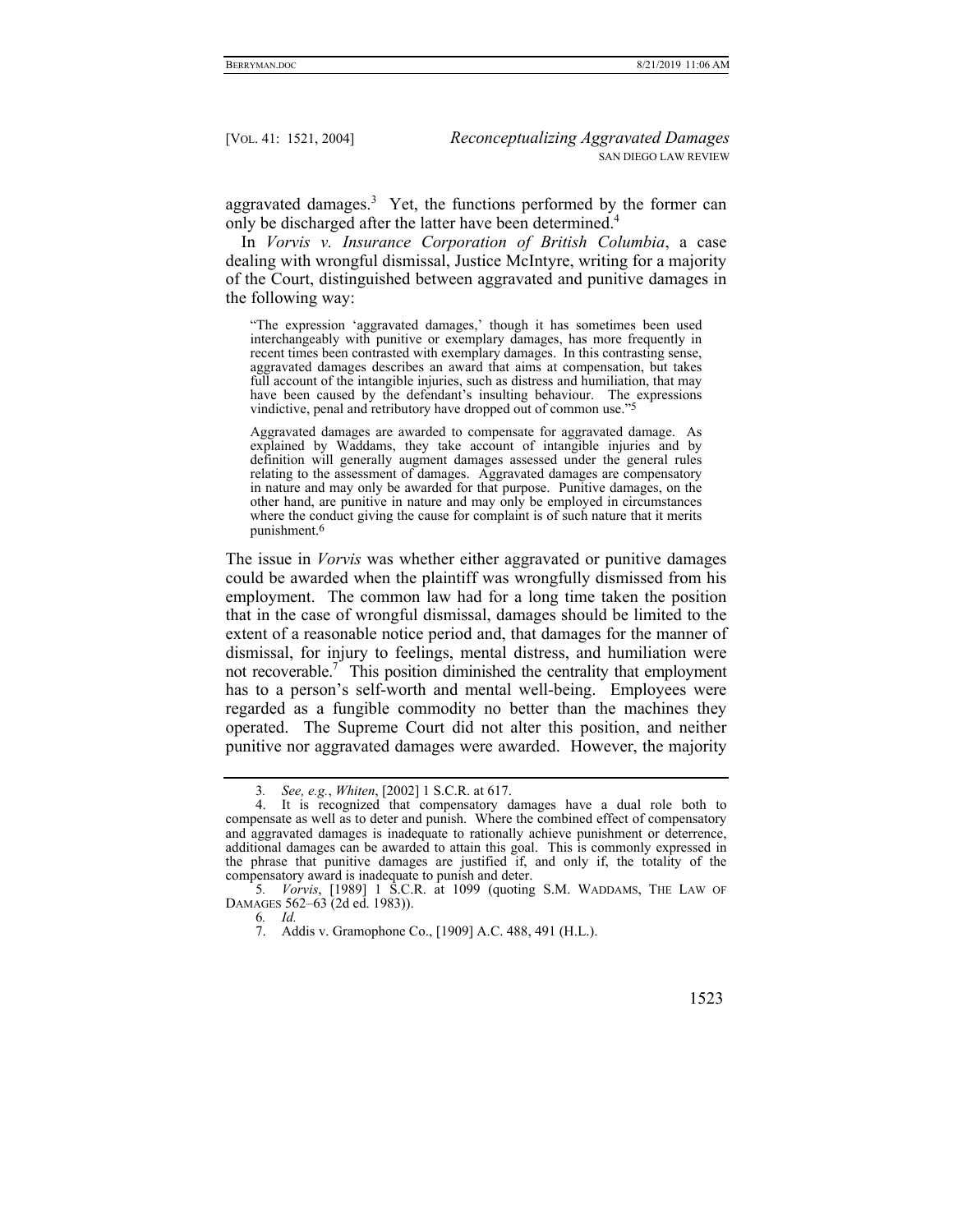did add, "I would not wish to be taken as saying that aggravated damages could never be awarded in a case of wrongful dismissal, particularly where the acts complained of were also independently actionable, a factor not present here."<sup>8</sup>

Justice Wilson, in a partial dissenting judgment, clearly equated the awarding of aggravated damages to compensation for mental suffering.<sup>9</sup> However, she eschewed the view that such an award could only be supported where a separate actionable wrong lay; rather, she opined, that the award of damages for mental distress conformed to the basic principles of contract law damage assessment. In the employment context, it would be vital that such loss fall within the scope of the rules in *Hadley v. Baxendale* regarding remoteness, and that application of these principles would respond to the fear of excessive awards.

The Supreme Court has returned to the issue of appropriate compensation following wrongful dismissal on two occasions, and in both cases has reaffirmed *Vorvis*. Nevertheless, there has been a change in perception of the place that employment plays in establishing a person's self-worth. In *Wallace v. United Grain Growers Ltd.*,<sup>10</sup> the majority allowed the extension of the reasonable notice period and, thus indirectly, increased the damages award for an employer's bad faith conduct in the manner of dismissal. Thus, mental distress, humiliation, embarrassment, and loss of dignity may all be incurred as a result of loss of employment, but only loss occasioned from the manner of dismissal will justify extension of the reasonable notice period. The fact that such injuries have been caused, alone justifies the extension of the reasonable notice period. The fact that the injuries may have the *effect* of exacerbating the difficulty in finding new employment, is not relevant for the purposes of extending the notice period following an employer's act of bad faith conduct in the manner of dismissal. Justice McLachlin rejected this approach in a partial dissenting opinion. For her, the manner of dismissal should only extend the reasonable notice period where, "the manner of dismissal impacts on the difficulty of finding replacement employment  $\dots$ ."<sup>11</sup> Separate damages for the manner of termination can only be awarded if a specific cause of action can be found which supports the award. Later in her judgment, Justice McLachlin is willing to create an implied duty of good faith dismissal in which the employer must treat the employee being dismissed with dignity and decency. The breach of this duty then constitutes an independent actionable wrong.

<sup>8</sup>*. Vorvis*, [1989] 1 S.C.R. at 1103.

Justice Wilson's discussion of aggravated damages is framed by the heading "Damages for Mental Suffering." *Id.* at 1113.

 <sup>10.</sup> Wallace v. United Grain Growers Ltd., [1997] 3 S.C.R. 701, 739.

<sup>11</sup>*. Id*. at 751.

<sup>1524</sup>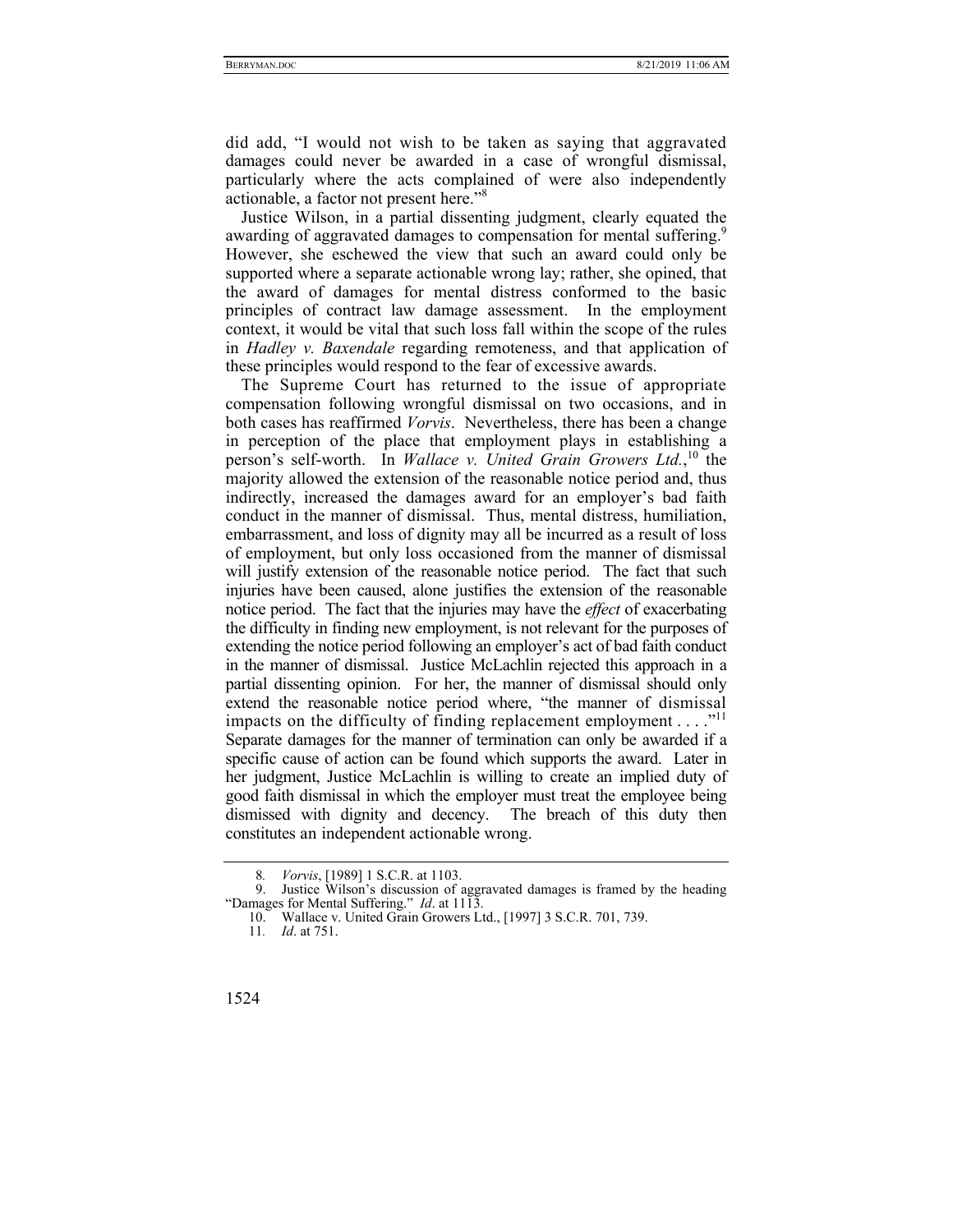In effect, the majority's judgment delinks the direct causation element of the plaintiff's harm to the defendant's conduct. Although the employee must experience humiliation, embarrassment, and loss of dignity to result in an extension of the reasonable notice period, it is only where the employer has acted in an egregious fashion while dismissing the employee that the reasonable notice period is extended. The fact of dismissal, which one suspects is more likely to give rise to the employee's humiliation and loss of dignity, does not result in an extension of the reasonable notice period. The exact period of extension is determined by reviewing the degree of outrageous and bad faith conduct of the employer, and not the extent of the resultant harm to the employee. Interestingly, although I suspect an unintended result, Justice McLachlin's approach does maintain the causative link, such that only where the employer has acted in an egregious manner that has caused actual harm to the employee's prospects of securing new employment, will the notice period be extended. It is somewhat problematic how evidence of actual humiliation, embarrassment, and loss of dignity flowing from the *manner* of dismissal could be distinguished from the loss flowing from the *fact* of dismissal. However, the employee's period of reasonable notice could be considerably longer under Justice McLachlin's approach than under the majority's approach, because it is linked to actual resultant harm—although, presumably, still limited by the principles relating to remoteness of damages.

The ability to compensate explicitly for mental distress, humiliation, embarrassment, and loss of dignity in a wrongful dismissal suit is thus dependent upon establishing an independent actionable wrong. Although some lower courts have been prepared to find an independent actionable wrong of another term, either express or implied, within the contract of employment,<sup>12</sup> the usual actionable wrong has been in tort: assault, defamation, and intentional infliction of mental distress. The majority of these tort actions require an intentional action by the tortfeasor, or that the intentional conduct of the tortfeasor is seen as actually exacerbating the plaintiff's injury. One would expect that upon proof of any one of these independent causes of action compensatory damages for either pecuniary or nonpecuniary losses would follow, and if warranted, aggravated damages would be awarded as additional compensation.

 <sup>12.</sup> Ditchburn v. Landis & Gyr Powers Ltd., [1997] 34 O.R.2d 578 (C.A.); Ribeiro v. Can. Imperial Bank of Commerce, [1989] 67 O.R.2d 385, 441, *aff'd*, [1993] 13 O.R.3d 278 (1992) (C.A.).

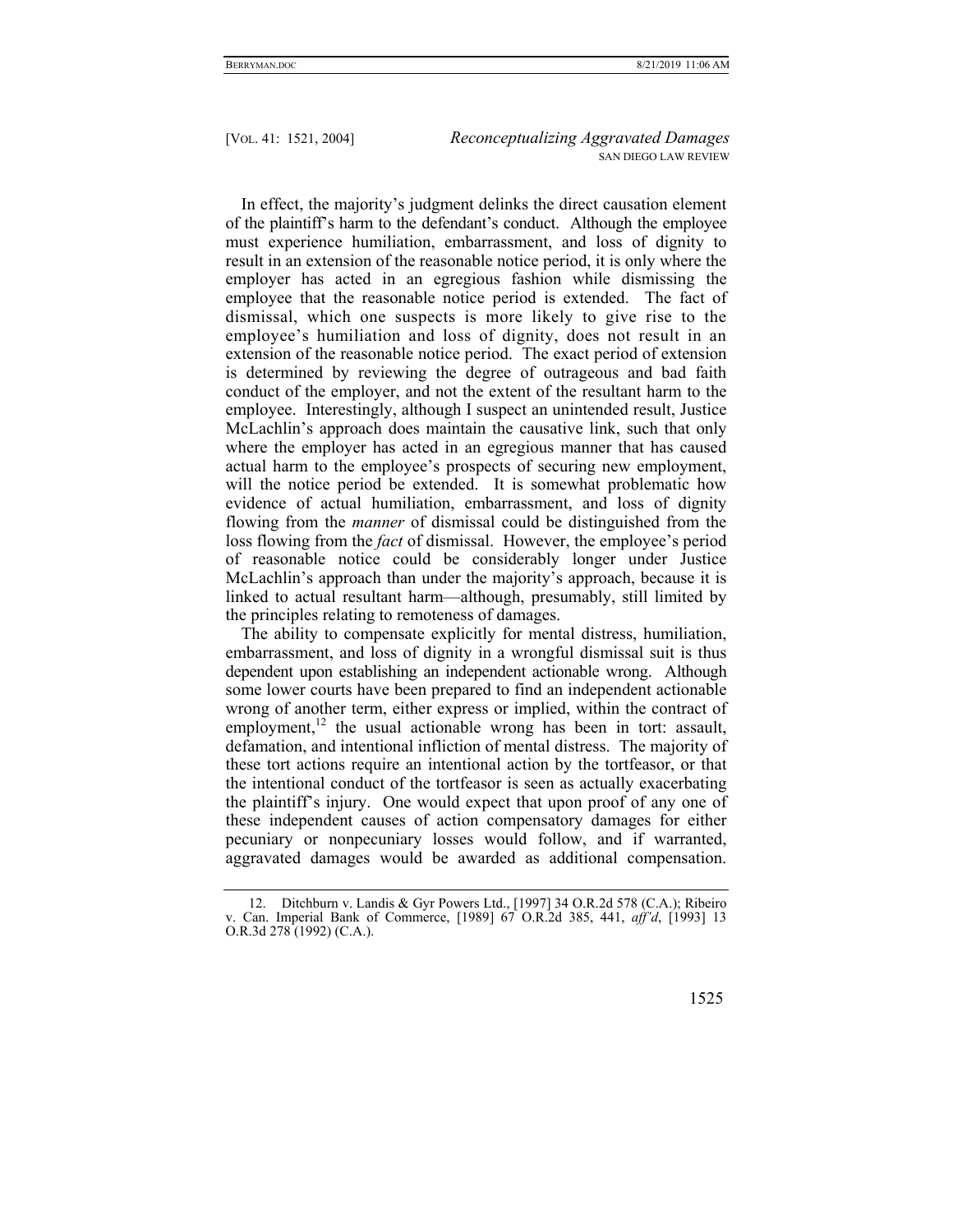Invariably, where damages are awarded for these independent wrongs, the awarding of aggravated damages is always dependent upon a finding that the employer's conduct was intentional, and often qualified by one of the following adjectives: harsh, vindictive, reprehensible, or malicious. Thus, the requirement of malice as an element of proof of the independent actionable wrong, which justifies compensatory damages often for nonpecuniary losses, has been viewed as an essential element for an award of aggravated damages.13 In fact, one could be excused from believing that the only damages available following proof of an independent wrong are, in fact, aggravated damages, and not simply compensatory damages for whatever injury was caused by the tortious conduct of the employer.

The Supreme Court's pronouncements concerning defamation have explicitly recognized the requirement of malicious or oppressive conduct by the defendant as a precondition to the awarding of aggravated damages. In *Hill v. Church of Scientology*, Justice Cory wrote for the Court:

 Aggravated damages may be awarded in circumstances where the defendants' conduct has been particularly high-handed or oppressive, thereby increasing the plaintiff's humiliation and anxiety arising from the libellous statement. . . .

. . . .

 If aggravated damages are to be awarded, there must be a finding that the defendant was motivated by actual malice, which increased the injury to the plaintiff, either by spreading further afield the damage to the reputation of the plaintiff, or by increasing the mental distress and humiliation of the plaintiff.14

 <sup>13.</sup> In *Wallace*, Justice McLachlin makes the following comment:

This [view] is consistent with the long-standing distinction affirmed in *Vorvis* between damages for breach of the contractual duty to give reasonable notice of termination and other independent causes of action which may give rise more generally to damages for manner of dismissal. On this view, the first source of damages is the traditional wrongful dismissal action compensating for the failure to give reasonable notice. The second source of damages are actions for independently actionable wrongs. The manner of dismissal may figure in both types of action: in the former, where it impacts on prospects of re-employment; in the latter more generally. When it does so, additional aggravated damages may be awarded if the employer's conduct was so "harsh, vindictive, reprehensible and malicious" that damages representing punishment in addition to compensation should be awarded.

*Wallace*, [1997] 3 S.C.R. at 753–54. In *McKinley v. BC Tel*, [2001] 2 S.C.R. 161, 201, another wrongful dismissal case, the plaintiff argued that there was sufficient evidence to go to a jury on the tort of intentional infliction of mental distress. The Supreme Court disagreed and said that before such a matter went to a jury there would have to be evidence of a "deliberate[] inflicti[on of] mental distress" or other action of a "discriminatory manner." *Id.*

 <sup>14.</sup> Hill v. Church of Scientology, [1995] 2 S.C.R. 1130, 1205–06; *see also* Botiuk v. Toronto Free Press Publ'ns Ltd., [1995] 3 S.C.R. 3, 33–34 (citing *Hill*, [1995] 2 S.C.R. at 1205–06, and adopting its reasoning).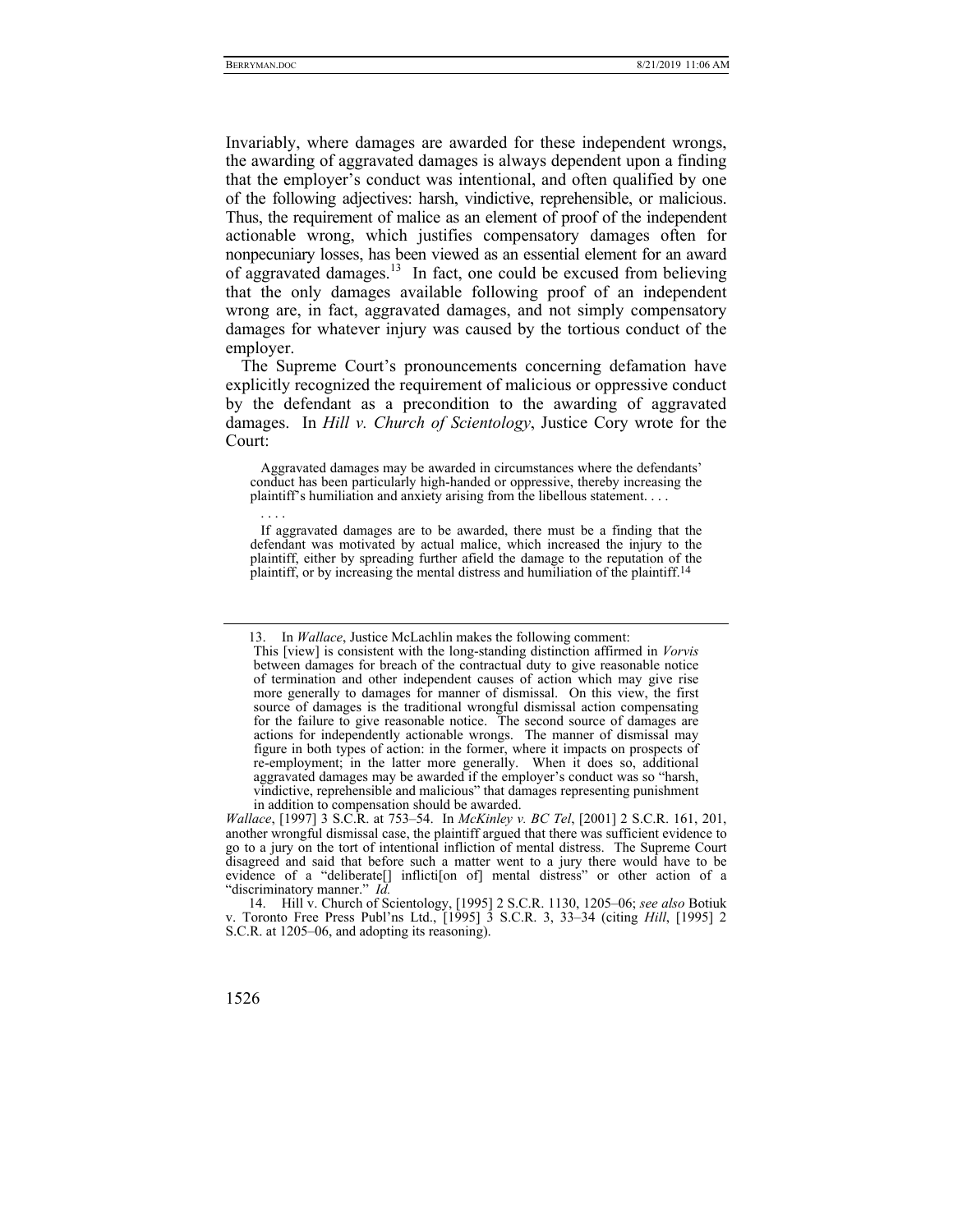This approach has been severely criticized by Raymond Brown, who argues that, in the context of this case, the factors identified by the court to instruct a jury in determining the quantification of general damages were almost identical to the factors identified to justify an award of aggravated damages.<sup>15</sup> Further, the requirement of proof of malice meant that there was a considerable overlap with the evidence relied upon to justify an award of punitive damages.16

The difficulty with damage quantification in defamation cases is that compensation is not awarded for a measurable harm but is given to the plaintiff as a vindication of his or her reputation in the eyes of the public and as a solatium.<sup>17</sup> It is compensation for loss of dignity and other intangible injuries that forms the core of the general damages. It is the presence of the defendant's malice that the Supreme Court says justifies the aggravated damages and thus distinguishes them from compensatory damages. But why this should be so is left unexplained. Mental distress, anxiety, humiliation, embarrassment, and loss of dignity can all be experienced without the presence of the defendant's malice. While the defendant's malice may deepen the intensity of the loss, it is not a precondition to its incursion.

 <sup>15.</sup> RAYMOND E. BROWN, 3 THE LAW OF DEFAMATION IN CANADA § 25.3(1.1) (2d ed. 1999). In particular, the jury was instructed to determine the compensatory damages in light of a number of aggravating factors that had surrounded the litigation. For instance, the repetition of the remarks, the demeaning cross-examination of the plaintiff and the failure to admit wrong even after the statements were known by the defendant to be false. These same factors formed the basis of the separate award of aggravated damages.

 <sup>16.</sup> In *Hill*, the defamatory conduct resulted from an allegation made by the defendant to the effect that the plaintiff, a crown prosecutor at the time, had violated a court order relating to sealing of documents in a pending action. [1995] 2 S.C.R. at 1141–42. The jury awarded the plaintiff C\$300,000 general damages, C\$500,000 aggravated damages, and C\$800,000 punitive damages, all of which were upheld on appeal. *Id.* at 1154.

 <sup>17.</sup> This sentiment has perhaps best been caught by Justice Windeyer in *Uren v. John Fairfax & Sons Pty. Ltd.*:

It seems to me that, properly speaking, a man defamed does not get compensation for his damaged reputation. He gets damages because he was injured in his reputation, that is simply because he was publicly defamed. For this reason, compensation by damages operates in two ways—as a vindication of the plaintiff to the public and as consolation to him for a wrong done. Compensation is here a solatium rather than a monetary recompense for harm measurable in money.

<sup>(1966) 117</sup> C.L.R. 118, 150 (Austl.), *aff'd sub nom.* Austl. Consol. Press Ltd. v. Uren, [1969] 1 A.C. 590, 615 (P.C. 1967).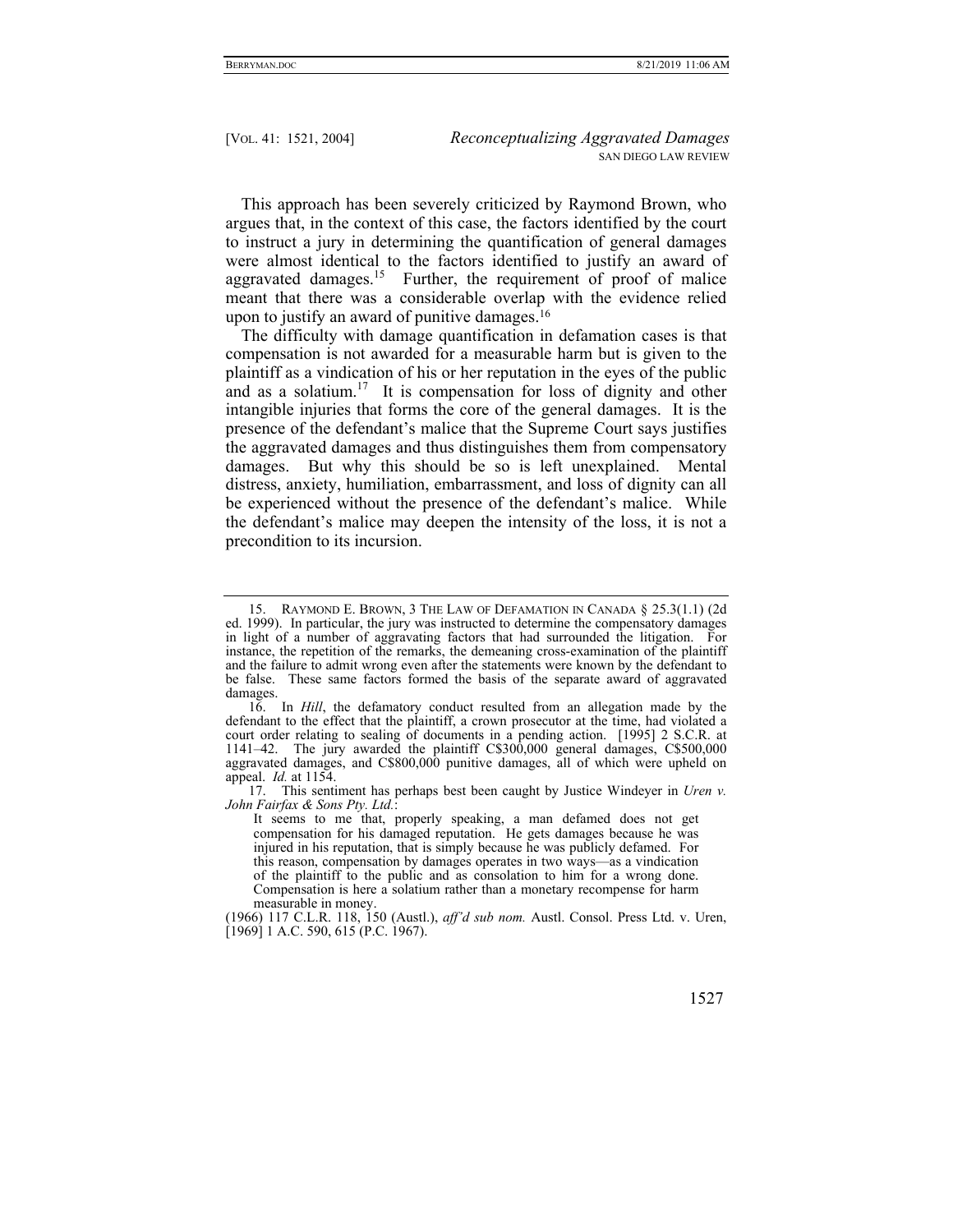In *Norberg v. Wynrib*<sup>18</sup> a case raising the torts of battery and breach of fiduciary duty, Justice La Forest, writing for Justices Gonthier and Cory, indicated that aggravated damages would not be awarded as a separate head of damages, although the plaintiff had framed her case in that way, but that they would be folded into the general damages, "taking into account any aggravating features of the case and to that extent increasing the amount awarded."<sup>19</sup> Such increase in general damages was said to reflect any "humiliation or undignified circumstances" surrounding the battery.<sup>20</sup> Drawing a parallel with cases of assault, particularly rape, Justice La Forest opined, "'[i]t is hard to imagine a greater affront to human dignity' than non-consensual sexual intercourse,"<sup>21</sup> and that significant aggravated damages can be awarded for the "indignity of the coerced sexual assault."<sup>22</sup>

The last recent Supreme Court of Canada case to mention aggravated damages is *Whiten v. Pilot Insurance Co.*, a decision that provided exhaustive treatment of the function and awarding of punitive damages.<sup>23</sup> The case involved the deliberate and flagrant abuse of the insurer's duty of good faith and fair dealing in failing to honor the plaintiff's claim on her fire insurance policy. The defendants disputed the plaintiff's claim asserting that the fire was caused by arson. The defendants maintained this assertion in spite of overwhelming evidence from their own investigators that there was no evidence of arson. Although the plaintiff did not seek aggravated damages, Justice Binnie, writing for the majority, highlighted the distinctiveness of punitive damages from other compensatory damages when he stated:

 <sup>18.</sup> Norberg v. Wynrib, [1992] 2 S.C.R. 226. The plaintiff had been a patient of the defendant being treated for various complaints including drug addiction. *Id.* at 226–27. The defendant had requested sexual favors in return for writing further drug prescriptions. *Id.* at 227. The major difficulty for the court was to find a battery where the person assaulted had in fact consented to the battery. For Justice La Forest this required a vitiating of the plaintiff's consent. *Id.* The relationship of doctor and patient created a power dependency relationship that had been abused by the doctor resulting in the patient's consent being coerced. For Justices McLachlin and L'Heureux-Dubé the doctor had breached a fiduciary duty owed to the patient and justified an award of equitable compensation in addition to punitive damages. *Id*. at 230.

<sup>19</sup>*. Id*. at 263 (endorsing the remarks of Justice Lockwood in N. (J.L.) v. L. (A.M.), [1989] 1 W.W.R. 438, 443 (Man. Q.B. 1988)).

 <sup>20.</sup> Although Justice La Forest points out that battery is actionable without proof of damage and that liability is not confined to foreseeable consequences, this cannot be a valid reason for refraining from itemizing the heads of damages. Similar circumstances surround the award of damages in defamation where itemization is practiced.

<sup>21</sup>*. Norberg*, [1992] 2 S.C.R. at 265 (quoting R. v. McCraw, [1991] 3 S.C.R. 72, 85 (opinion of Cory, J.)).

<sup>22</sup>*. Id.* at 264.

 <sup>23.</sup> Whiten v. Pilot Ins. Co., [2002] 1 S.C.R. 595.

<sup>1528</sup>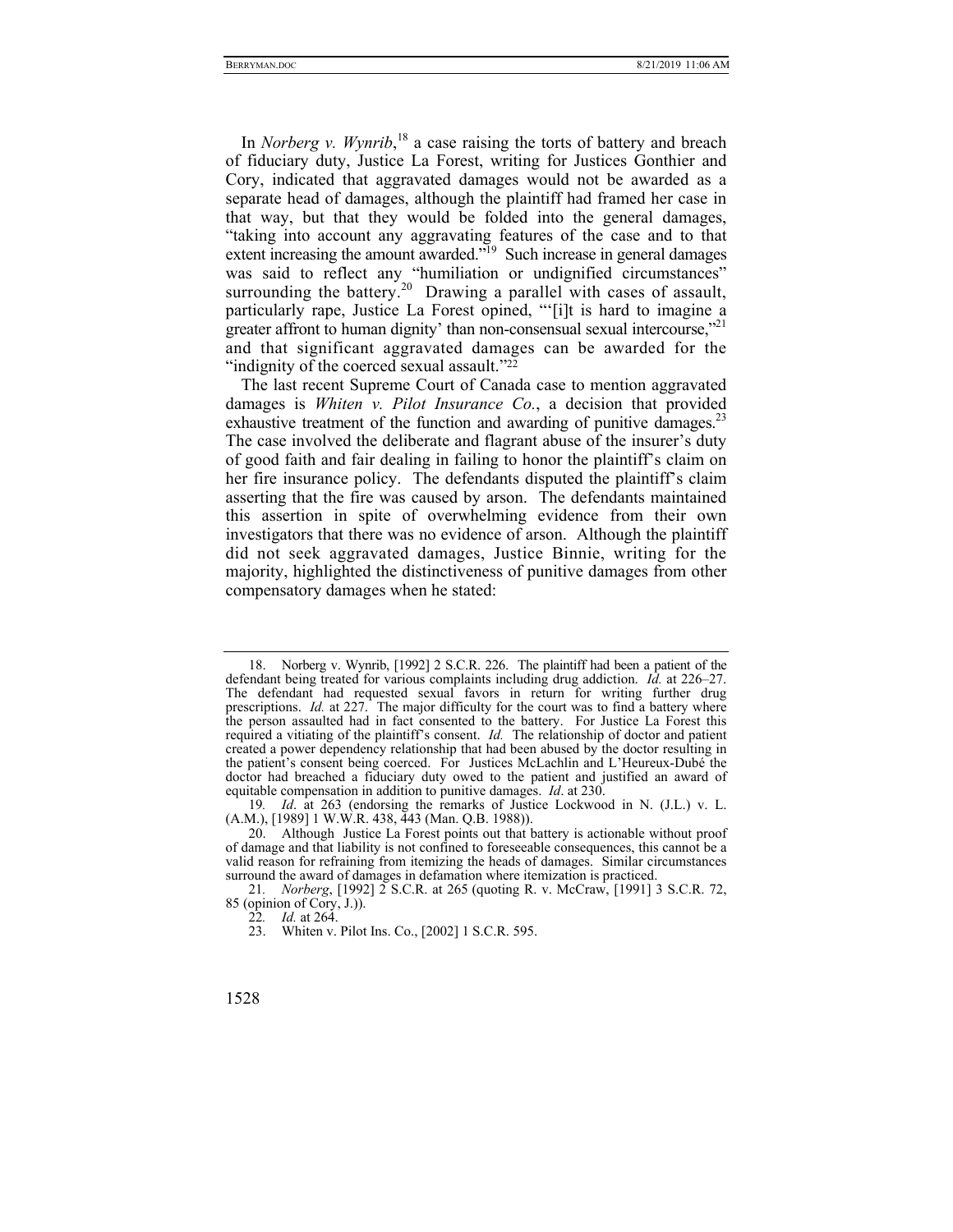Second, it must be kept in mind that punitive damages are not compensatory. Thus the appellant's pleading of emotional distress in this case is only relevant insofar as it helps to assess the oppressive character of the respondent's conduct. Aggravated damages are the proper vehicle to take into account the additional harm caused to the plaintiff's feelings by reprehensible or outrageous conduct on the part of the defendant. Otherwise there is a danger of "double recovery" for the plaintiff's emotional stress, once under the heading of compensation and secondly under the heading of punishment.24

Again, this suggests that aggravated damages are to compensate for emotional distress and, a precondition to their award is proof of reprehensible or outrageous conduct.

I hope that enough has been said to show a level of incoherence emanating from the Supreme Court on the principles that govern the award of aggravated damages. In particular, I would argue that under the present state of the law in Canada, definitive answers could not be provided to the following questions: Are aggravated damages simply a synonym for nonpecuniary damages for emotional distress? Can they only be awarded in the area of intentional torts or for actions actionable *per se*? Do they compensate exclusively for humiliation, embarrassment, and loss of dignity? Can they only be awarded upon proof of a defendant's malicious or oppressive conduct? Are they constrained by rules relating to remoteness of loss? Should they be itemized as a separate head of damages, or are they simply additional factual features that augment general compensatory damages? If awarded, how are they to be quantified?

It should be noted that the cases I have mentioned have all been decided in the last fourteen years, and by a Court largely comprised of the same members. It may be that all we can expect is consistency of principles within a particular substantive cause of action—defamation, wrongful dismissal, or assault. However, there has been nothing explicitly evident in the judgments to suggest such idiosyncratic treatment. Nor would this approach be consistent with other pronouncements by the Supreme Court on damage quantification where they have tried to give overarching principles of common application.<sup>25</sup>

 <sup>25.</sup> For example, see the most recent exposition on the awarding of punitive damages in *Whiten*, [2002] 1 S.C.R. at 621. *See also* Canson Enters. v. Boughton & Co., [1991] 3 S.C.R. 534, 589 (awarding equitable compensation); Hodgkinson v. Simms, [1994] 3 S.C.R. 377 (awarding same).



<sup>24</sup>*. Id*. at 653.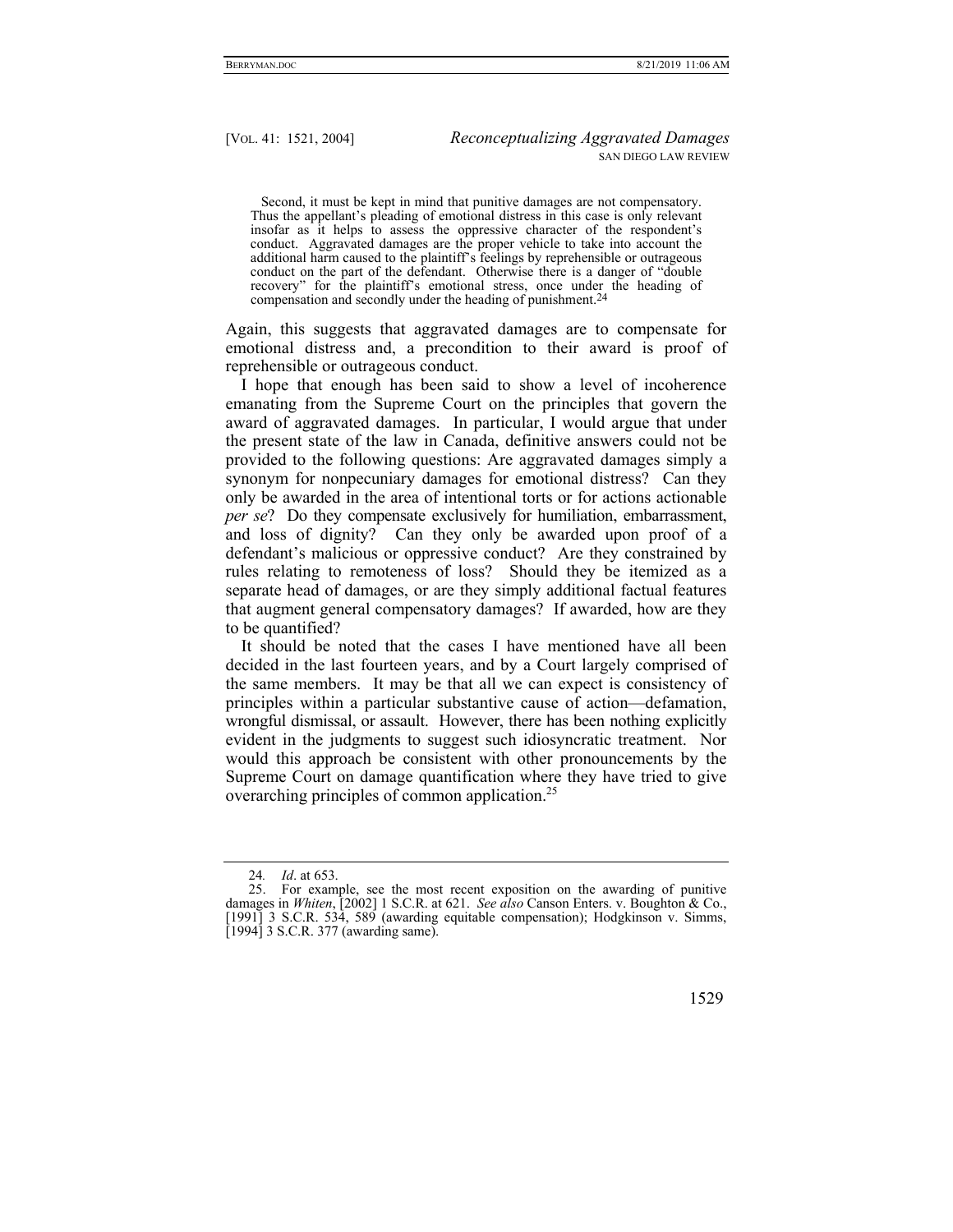Defining a function for aggravated damages must include some reference to Lord Devlin's judgment in *Rookes v. Barnard*. 26 In proscribing the ambit of exemplary damages to his now famous categories, Lord Devlin intimated that aggravated damages could do much that punitive damages had done in the past.<sup>27</sup> Lord Devlin's words have been taken to enshrine the position that aggravated damages are designed to compensate for injuries to the "plaintiff's proper feelings of dignity and pride" attributable to the defendant's exceptional conduct, that is, conduct which is offensive, or which is accompanied by malevolence, spite, arrogance, or insolence.<sup>28</sup> It is important to note that Lord Devlin described two distinct ways that the defendant could be found liable for aggravated damages: by offensive conduct, *and* conduct accompanied by malevolence, spite, etc.<sup>29</sup> Also, of note, is that the compensation is for injury to a plaintiff's "proper feelings of dignity and pride," and not to the loss of "dignity and pride" itself. From this fact, the English Law Commission concluded that proof of mental distress sustained by the plaintiff was a necessary precondition to the award of aggravated damages.<sup>30</sup> In fact, the English Law Commission saw aggravated damages as a subset of damages for mental distress, although one that had caused much confusion. The "exceptional conduct" requirement, and the fact that aggravated damages had been held as unavailable for many forms of wrongful conduct (notably negligence and breach of contract actions), had too often conveyed a message that aggravated damages were imposed as punishment. Contrary to this position was the fact that some courts had indicated that nonpecuniary damages for mental distress and aggravated damages could both be

<sup>26. [1964]</sup> A.C. 1129 (H.L.).<br>27. Bruce Feldthusen has su

Bruce Feldthusen has suggested that this result was a little disingenuous and that Lord Devlin was driven to this position by an ideological desire to keep the function of punishment out of the civil law while at the same time adhering to the then practice of the House of Lords not to overrule its earlier decisions. Bruce Feldthusen, *Punitive Damages in Canada: Can the Coffee Ever Be Too Hot?*, 17 LOY. L.A. INT'L & COMP. L.J. 793, 795 (1995).

<sup>28</sup>*. See id.* at 794–95; ONT. LAW REFORM COMM'N, REPORT ON EXEMPLARY DAMAGES 5–6 (1991); LAW COMM'N, AGGRAVATED, EXEMPLARY AND RESTITUTIONARY DAMAGES 11–12 (1997), *available at* http://www.lawcom.gov.uk/535.htm (last visited Nov. 17, 2004) [hereinafter AGRAVATED,EXEMPLARY AND RESTITUIONARY DAMAGES].

 <sup>29.</sup> That this was intentional can be garnered from an example Lord Devlin gave: "It is true that there is something repugnant about a big man bullying a small man and, very likely, the bullying will be a source of humiliation that makes the case one for aggravated damages, but it is not, in my opinion, punishable by damages." *Rookes*, [1964] A.C. at 1226.

 <sup>30.</sup> AGGRAVATED, EXEMPLARY AND RESTITUTIONARY DAMAGES, *supra* note 28, at 1, 11.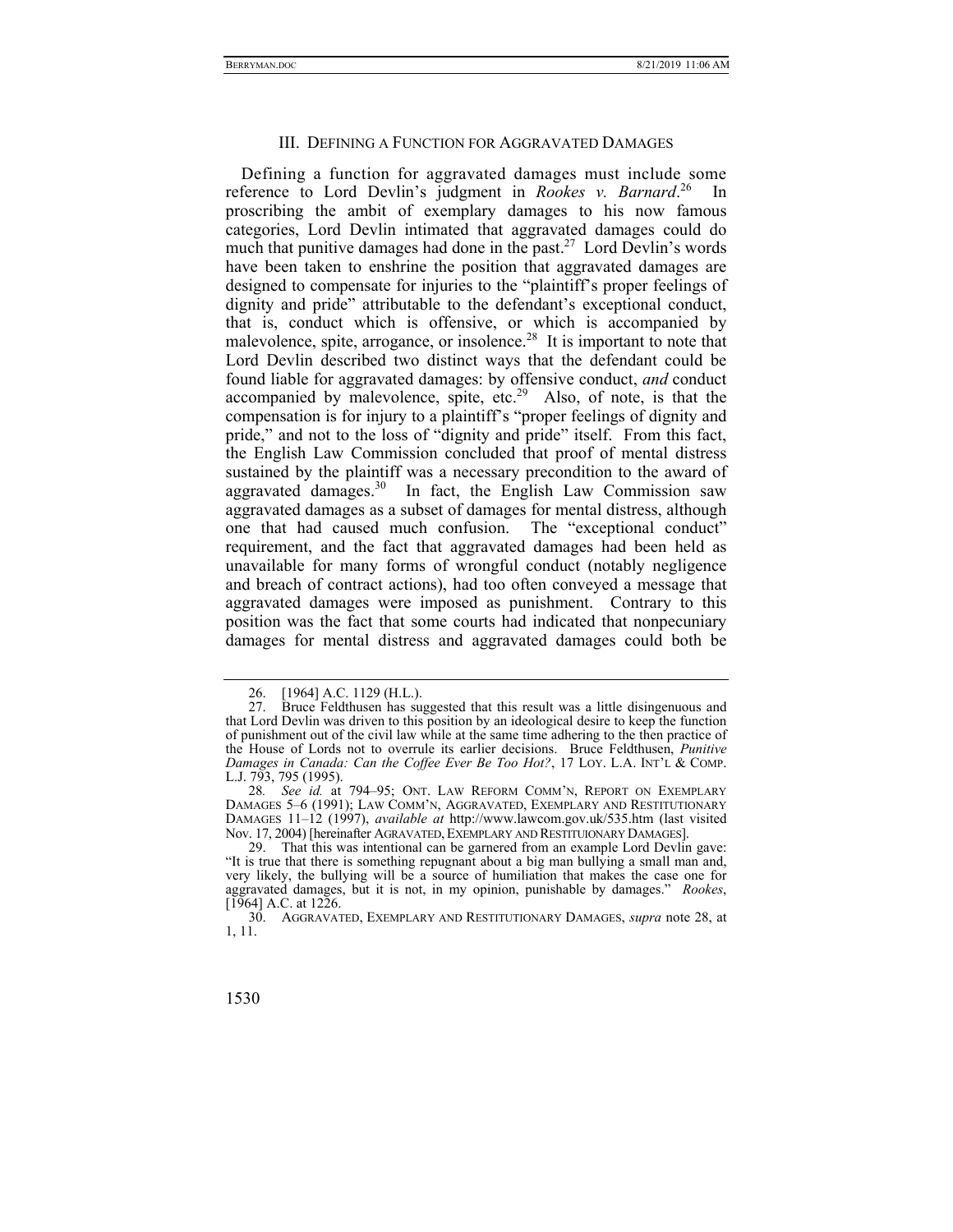awarded, which tended to militate against the view that the latter were really part of the former.<sup>31</sup>

The English Law Commission recommendations call for the assimilation, and eventual elimination, of aggravated damages as a distinct category. In their first recommendation, aggravated damages should only be awarded for mental distress and not punishment. In their second recommendation, the terminology, "damages for mental distress" should replace "aggravated damages," and in their third recommendation, nothing in the first two recommendations should be taken to restrict the circumstances in which damages for mental distress are recoverable.<sup>32</sup> In this way, the Law Commission seeks to solely locate aggravated damages within a compensatory framework, and not limit the availability of damages for mental distress from eventually subsuming the area already carved out by aggravated damage awards. All this is to happen within a common law incremental case by case development approach.

There is a notable similarity in conclusions between the English Law Commission and Ontario's Law Reform Commission (OLRC).<sup>33</sup> The OLRC recommended aggravated damages be abolished, and that the question of compensation for loss of pride and dignity be but an aspect of the already established law on recovery of nonpecuniary losses, namely a new head added to the existing heads of pain and suffering, loss of amenities, loss of expectation of life, and loss of enjoyment. In this way, compensation for loss of pride and dignity would not be subject to any "exceptional conduct" requirement as a precondition to an award. The OLRC doubted that their recommendations would lead to any significant expansion in awards for loss of pride and dignity, and in any case, would become subject to the limitations placed by the Supreme Court of Canada on nonpecuniary damages.<sup>34</sup>

 <sup>31.</sup> The English Law Commission cited *Appleton v. Garrett*, [1996] P.I.Q.R. P1, as a decision in which an enlightened approach was taken to illustrate how both aggravated damages and damages for mental distress could coincide. The former were awarded to compensate for the "anger, indignation or 'heightened sense of injury or grievance,'" while the latter were awarded to compensate for the pain and suffering and loss of amenity caused by a trespass, which had inflicted unwanted and nonconsensual dental treatment on the plaintiff. AGGRAVATED, EXEMPLARY AND RESTITUTIONARY DAMAGES, *supra* note 28, at 19–20.

 <sup>32.</sup> AGGRAVATED, EXEMPLARY AND RESTITUTIONARY DAMAGES, *supra* note 28, at 26–27.

 <sup>33.</sup> ONT. LAW REFORM COMM'N, *supra* note 28, at 27–30.

 <sup>34.</sup> Under the cases known as the Supreme Court Trilogy, damages for nonpecuniary losses in personal injury cases are limited to an upper level now standing at approximately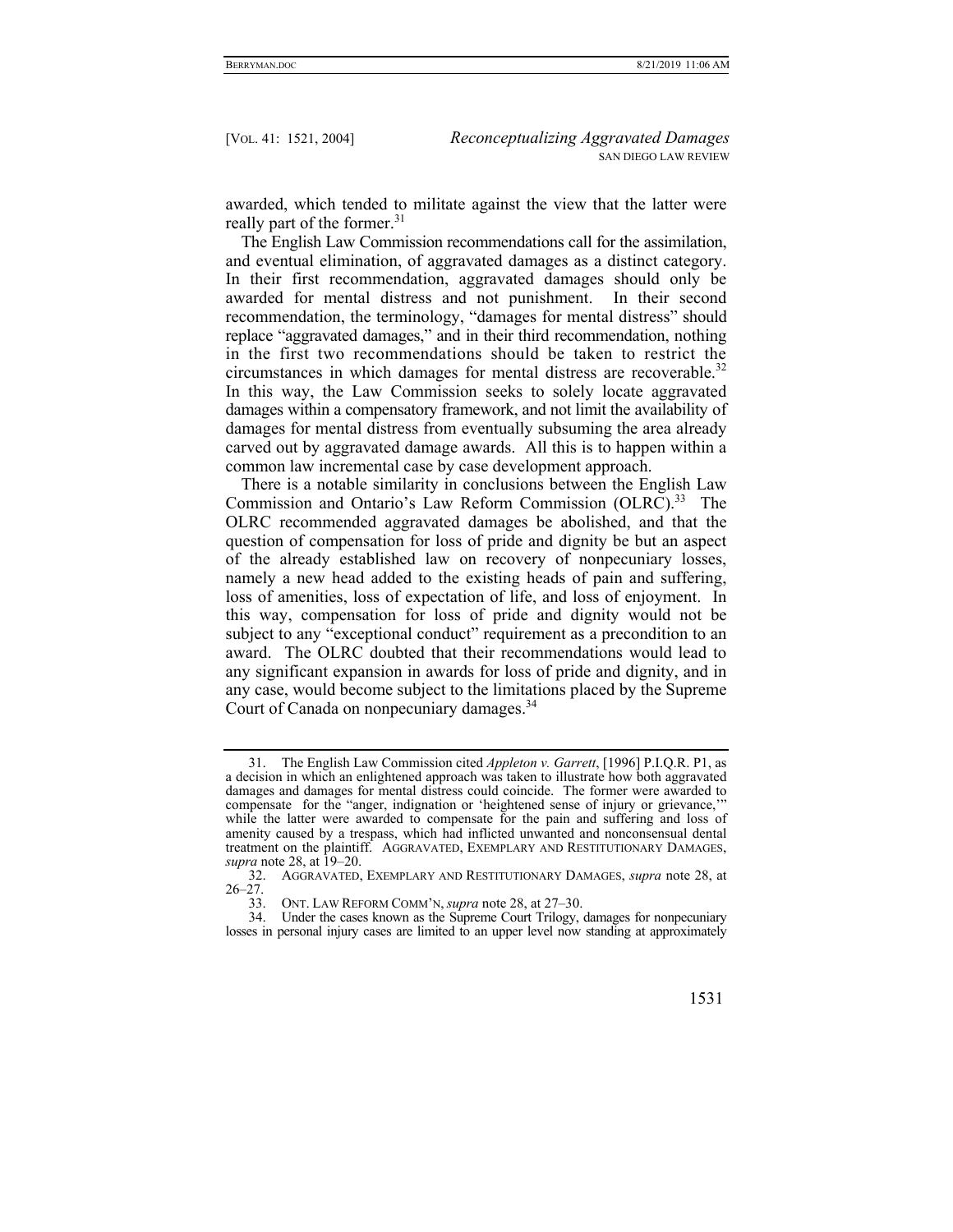Despite remarkable concurrence in recommendations, there is a significant difference in initial premise under which the respective commissions operate. The English Law Commission's recommendation would provide compensation for loss of feelings experienced by the plaintiff engendered from harm to his or her dignity and pride, whereas the OLRC compensates for the loss of dignity and pride simpliciter.

In contrast to the two law reform commissions, a number of academics have argued for the retention of aggravated damages. However, in doing so they recast, or attempt to clarify, the goal served by such awards.

Michael Tilbury has argued that aggravated damages serve to protect the plaintiff's "dignatory interest"—those cases where the damages are said to be "at large"—and that such interest may be a protected interest in other forms of action where traditionally aggravated damages have not been considered available.<sup>35</sup> Tilbury advocates this position because he is a strong proponent of a purely compensatory function in civil law. Like Lord Devlin, realization of the dignatory interest allows aggravated damages to do what others have (incorrectly) left exemplary damages to do. For Tilbury, the defendant's conduct does not have to be of a magnitude to justify exemplary damages, but there must be a causative link between the defendant and increased humiliation, insult, or indignity suffered by the plaintiff.<sup>36</sup>

Bruce Chapman has suggested that a compensatory rationale can be given which absorbs the award of aggravated damages within its rubric, and can also give a rational explanation for awarding punitive damages in certain circumstances.<sup>37</sup> Key to Chapman's analysis is providing a rational reason why the defendant's conduct should play any role in a compensatory scheme. A purely compensatory scheme focuses only upon the plaintiff's harm, and the best and most efficient way those

 <sup>37.</sup> Bruce Chapman, *Punitive Damages as Aggravated Damages: The Case of Contract*, 16 CAN. BUS. L.J. 269, 275 (1990) [hereinafter Chapman, *Punitive Damages as Aggravated Damages*]; Bruce Chapman & Michael Trebilcock, *Punitive Damages: Divergence in Search of a Rationale*, 40 ALA. L. REV*.* 741, 761 (1989).



C\$267,000. Williams v. Low [2000] B.C.J. 408; *cf.* Hill v. Church of Scientology, [1995] 2 S.C.R. 1130, 1134 (declining to establish a similar cap for nonpecuniary damages for defamation).

 <sup>35.</sup> MICHAEL TILBURY, CIVIL REMEDIES 3208–21 (1990) [hereinafter TILBURY, CIVIL REMEDIES]; Michael Tilbury, *Factors Inflating Damages Awards*, *in* ESSAYS ON DAMAGES 86, 89–90 (P.D. Finn ed., 1992) [hereinafter Tilbury, *Factors*].

 <sup>36.</sup> Tilbury points out an important distinction between compensatory damages simpliciter and aggravated damages. In the former, a court can only review the conduct of the defendant "in the commission of the wrong," whereas in the latter a court is entitled to look at "the whole of the defendant's conduct in connection with the wrong in issue." That is to say, the court may consider a continuum of conduct prior to, during, and after the wrong, but before judgment. Tilbury, *Factors*, *supra* note 35, at 92–95.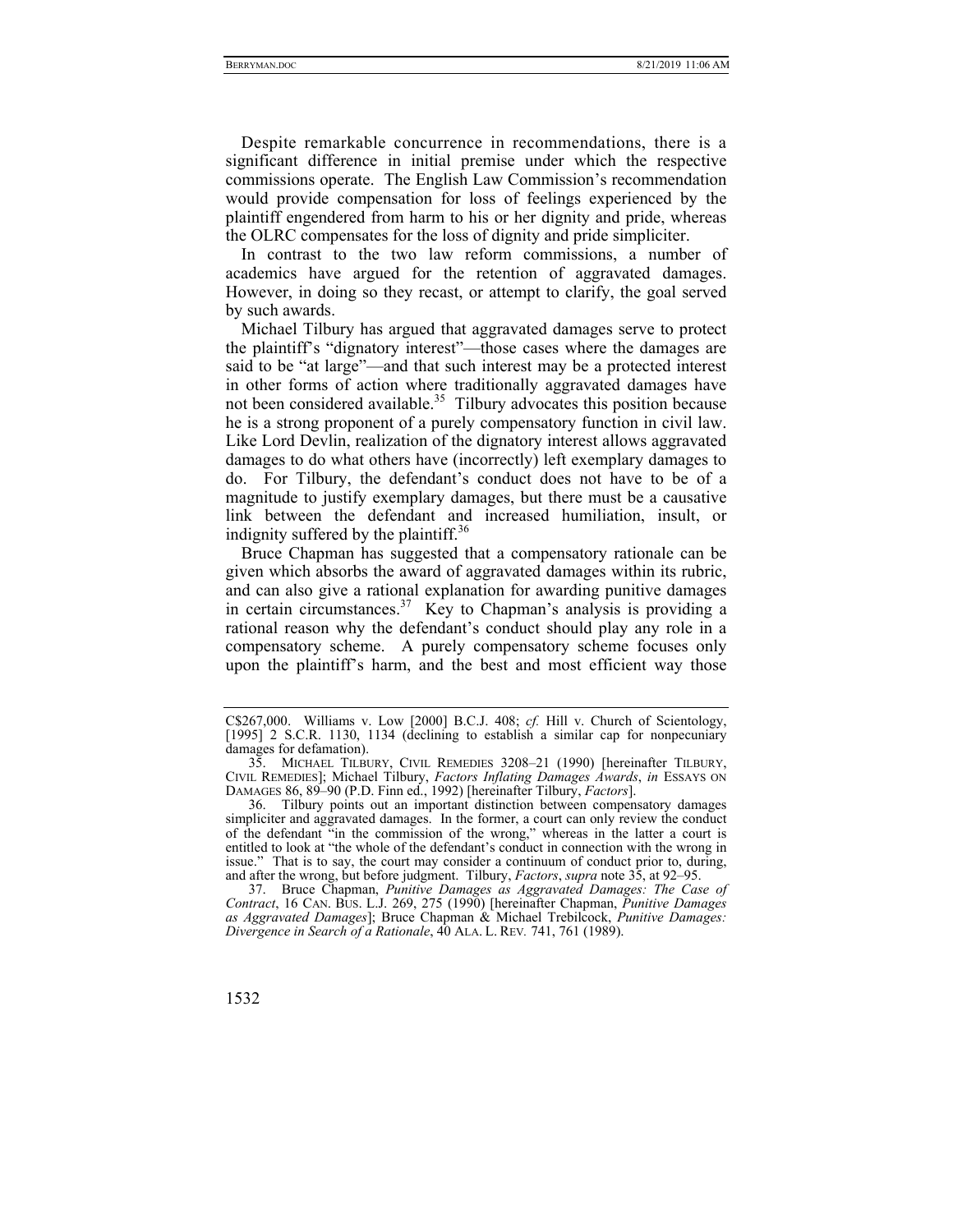needs may be met. The narrower path of private adjudicative law compensates for harms through tort law and uses objective fault to determine liability, itself based on corrective justice grounds. Chapman asks why we need a higher standard of fault, that is, adjectives such as malicious, highhanded, and oppressive used to describe the defendant's conduct, to justify an award of either aggravated or punitive damages. Chapman points out that it is not because the defendant is acting maliciously that provides the "grounds" to justify aggravated damages; it is because the defendant's malicious conduct provides the "explanation" for the plaintiff's aggravated sense of  $loss<sup>38</sup>$  Chapman calls this notion of a plaintiff's sense of loss, his or her "dignitary loss," as commonly understood in the old adage, "adding insult to injury." While this loss is commonly found in the intentional torts, it is not confined to those causes of action. Chapman suggests that dignitary losses might well be found in intentional breaches of fiduciary duty where victimization by one in whom trust has been reposed raises a distinct form of injury,<sup>39</sup> as well as in some contract disputes such as wrongful dismissal.<sup>40</sup>

Chapman asserts that dignity is not a fungible commodity able to be replaced by money. You either have dignity or you do not—there are no gradations. While one may believe it "worthwhile" to sell one's dignity (the current popularity of reality television shows attests to a ready supply of people willing to do this very act), the actual notion that one's

<sup>38</sup>*. See* Tilbury, *Factors*, *supra* note 34, at 89–90 (making similar arguments concerning the confusion over what is termed "aggravated damage").

 <sup>39.</sup> Chapman may have been somewhat prescient in this respect. In a series of cases dealing with breach of fiduciary duty, the Supreme Court has indeed taken a different tack with respect to quantifying equitable compensation, often making awards that seem more punitive than compensatory. In Chapman's schema, these awards could be seen as compensating for the affront of being taken advantage of. Chapman & Trebilcock, *supra* note 37, at 765–66; *see also* Jeff Berryman, *Equitable Compensation*  for Breach by Fact-Based Fiduciaries: Tentative Thoughts on Clarifying Remedial *Goals*, 37 ALTA. L. REV*.* 95 (1999) (arguing that the distinctive features of the fiduciary relationship would be better recognized through the application of punitive damages rather than the distortion of compensation principles).

 <sup>40.</sup> The second part of Chapman's argument centers on the efficient allocation of the risk of loss of dignity. The pure compensation rationale would say that it is like any other nonpecuniary loss and thus should merit a high level of compensation to make the plaintiff whole, defined as the point at which the plaintiff is indifferent to the loss of dignity. In opposition to this point is the "insurance rationale," which asks whether a plaintiff would purchase insurance against the risk of loss of dignity ex ante. Because it is a nonpecuniary loss for which money provides no substitute, a plaintiff would be unlikely to insure against its incursion and thus from an insurance rationale the level of compensation should be zero.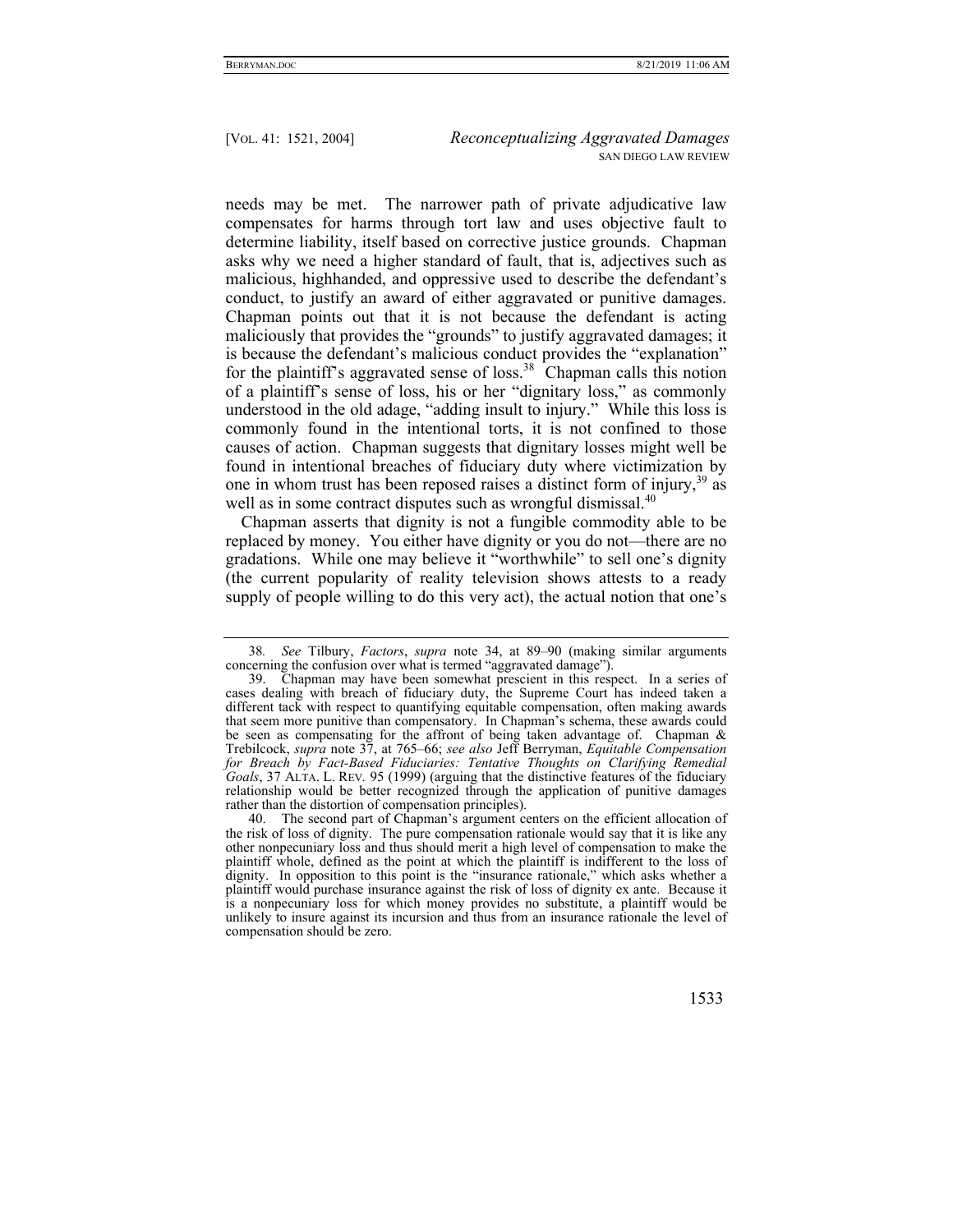dignity can be "bought" is itself a debasement of the concept of dignity. For Chapman, it follows that the quantum set to compensate for loss of the dignitary interest should be the same fixed quantum for everyone. For those who continue to argue that there must be varying degrees of dignity depending on whether, for example, the humiliation is public or not, Chapman argues that this difference is only reflected in the feelings of humiliation experienced by the claimant, and generating damages for mental distress, and not in the level of compensation for the loss of dignity itself.

Allan Beever has also recently argued that aggravated damages protect a claimant's "moral dignity," which is assailed when the defendant denies "that the victim is entitled to respect as a moral person."<sup>41</sup> It follows that loss of dignity does not call for compensation for mental distress because "dignity is not a feeling" and, like Chapman, "[h]uman dignity is absolute, hence not amenable to comparison. $542$  Beever calls upon a Hegelian structure, dividing wrongdoing into three categories: ordinary (unintentional), recognizing the victim as having rights but disputing whether those rights have a reciprocal claim for observance by the wrongdoer; deception, recognizing that the victim has rights but deceiving them into believing that they have none; and coercion, denying that the victim has any rights at all. Beever states that violations of dignity are not directly observable, and thus, the focus and examination of the defendant's conduct becomes the "sole epistemological access to the claimant's injury."<sup>43</sup> But this seems to result in a very narrow conception of the dignitary interest, confining it to circumstances where the defendant's actions amount to "deception" or "coercion." Beever's schema does not readily accommodate more populist notions of dignity. For example, the "dignity of labor" is lost with unceremonious withdrawal of employment that can result from an "ordinary" wrongdoing. We consciously choose not to compensate for its loss because we see that as being inconsistent with the rights attached to employers. Similarly, the violation of a right to "die with dignity," as in keeping a person on life support despite their clearly expressed intention made before the injury that heroic efforts should not be undertaken, can be done acting out of the most benign intentions.

A number of common threads can be drawn from these divergent approaches:

 <sup>41.</sup> Allan Beever, *The Structure of Aggravated and Exemplary Damages*, 23 OXFORD J. LEGAL STUD. 87, 89 (2003).

<sup>42</sup>*. Id*. at 90.

<sup>43</sup>*. Id.* at 92–93.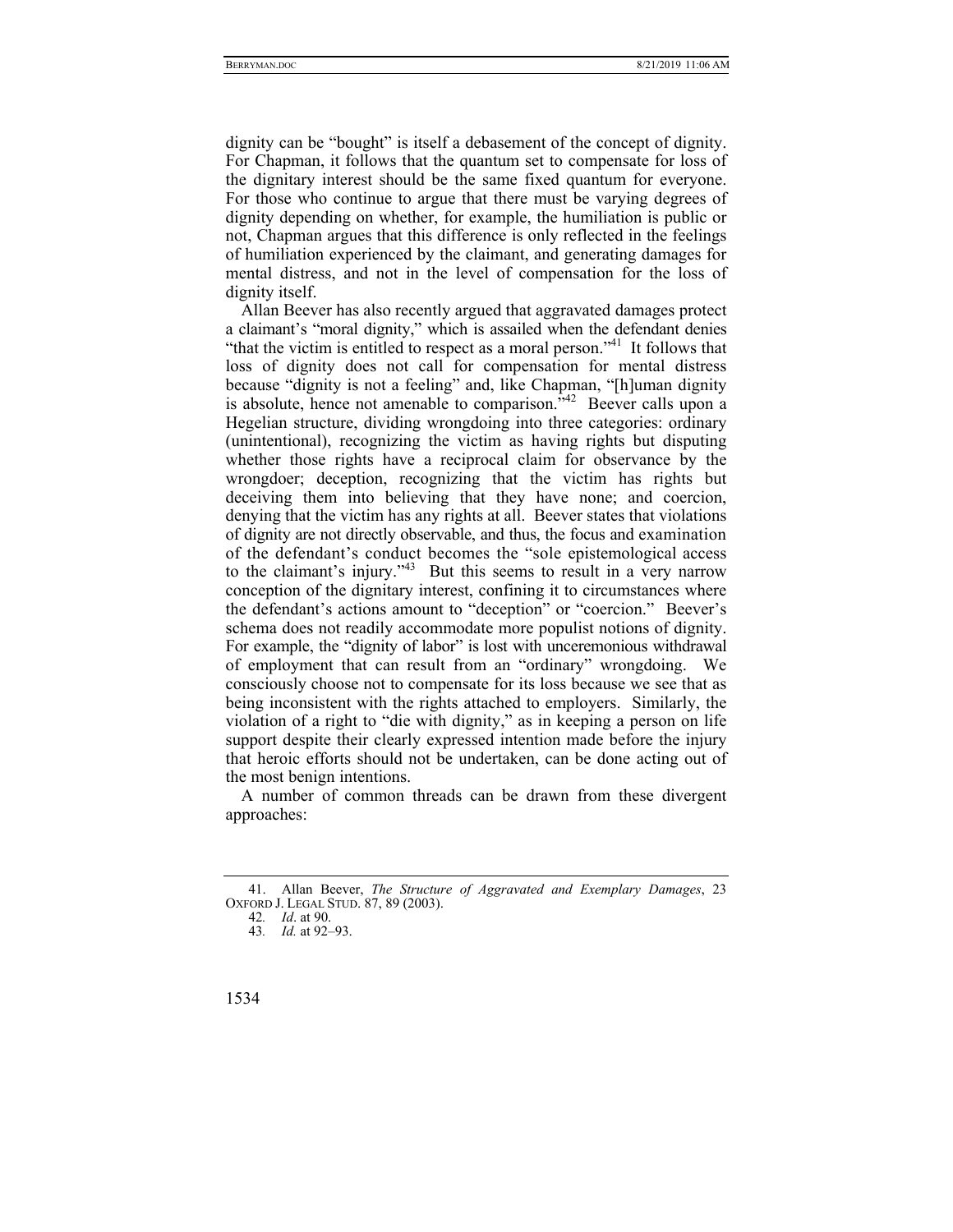- 1. All agree that aggravated damages should be located within a compensatory framework. Punishment and deterrence only occurs in a collateral sense in that all compensatory damages will lead to the internalization by the defendant of the cost of doing harm.
- 2. All agree that aggravated damages protect a "dignitary interest."44
- 3. All distinguish between the feelings that a loss of dignity creates in a claimant and the loss of dignity itself.

### IV. THE DIGNITARY INTEREST

To be able to protect the dignitary interest we need to be able to conceptualize what it is—to know it when we see it. Unfortunately, this is not an easy task. One notion of dignity, that utilized to underpin human rights and often found in constitutional documents, is what I will call "human or fundamental dignity."<sup>45</sup> The notion of dignity implicit in this usage is that suggested by Kantian philosophy that enjoins us to treat every human being as an end, not a means.<sup>46</sup> Human dignity requires us to give respect to the intrinsic worth of every human and not to use or coerce humans to the instrumental needs of others. Human

Anyone who professes to take rights seriously, and who praises our Government for respecting them, must have some sense of what that point is. He must accept, at the minimum, one or both of two important ideas. The first is the vague but powerful idea of human dignity. This idea, associated with Kant, but defended by philosophers of different schools, supposes that there are ways of treating a man that are inconsistent with recognizing him as a full member of the human community, and holds that such treatment is profoundly unjust.



 <sup>44.</sup> Bruce Feldthusen, who headed the OLRC team investigating punitive damages, also holds this position. Bruce Feldthusen, *Recent Developments in the Canadian Law of Punitive Damages*, 16 CAN. BUS. L.J. 241, 247 (1990); *see also* Bruce Feldthusen, *Punitive Damages: Hard Choices and High Stakes*, 1998 N.Z. L. REV. 741, 749. Grant Hammond, writing in 1991, referred to developments in the area of aggravated damages for wrongful dismissal and breach of good faith performance in insurance claims as evidence of a nascent recognition of a "personality" or "dignitary interest." *See* Grant Hammond, *The Place of Damages in the Scheme of Remedies*, *in* ESSAYS ON DAMAGES 192, 220 (The Law Book Co. 1992).

 <sup>45.</sup> One obvious example is the German Basic Law, Article 1 ("Human dignity shall be inviolable. To respect and protect it shall be the duty of all state authority.").

<sup>46</sup>*. See* RONALD DWORKIN, TAKING RIGHTS SERIOUSLY 198 (1977):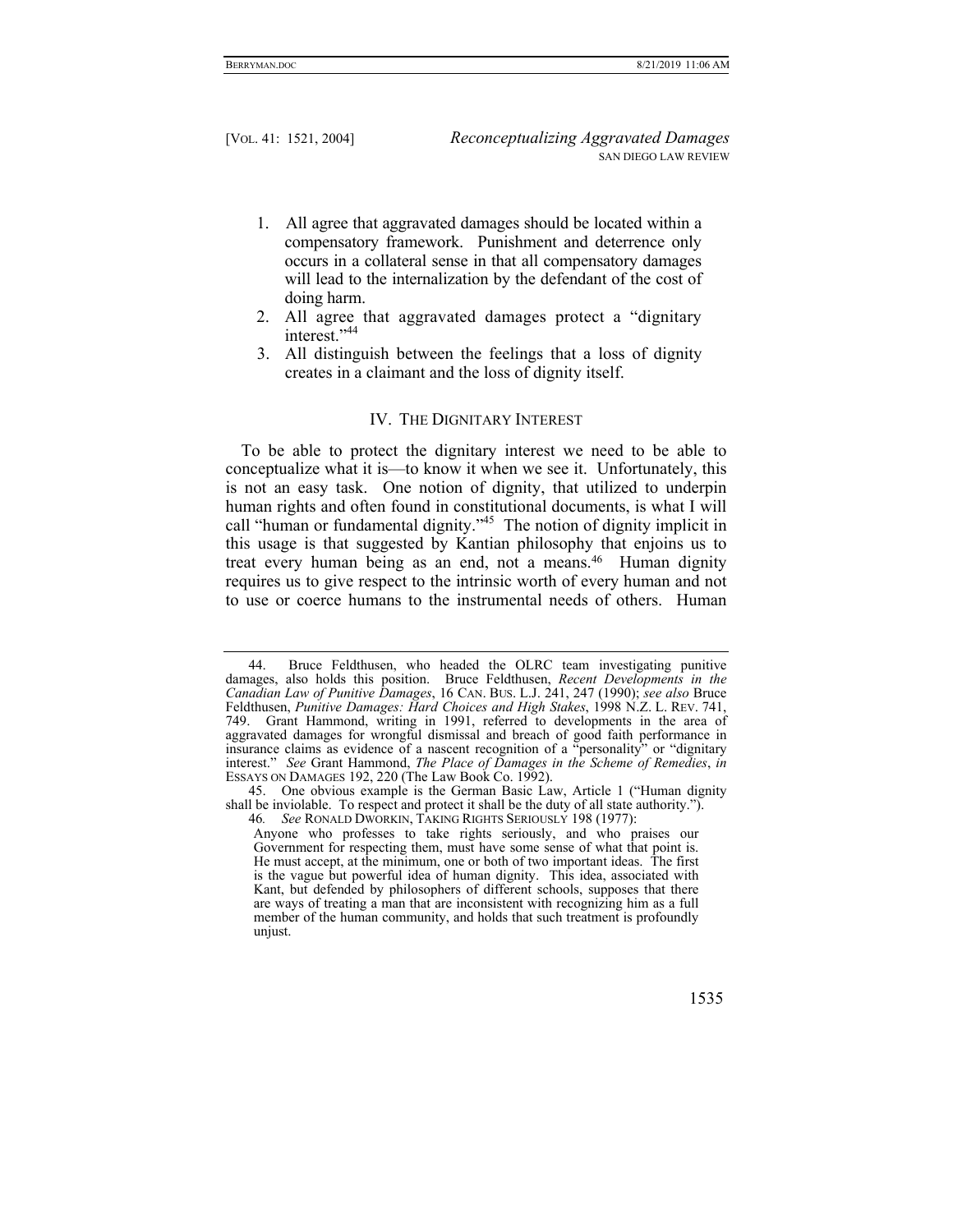dignity here is closely aligned to individual autonomy.<sup>47</sup> although these values can be in conflict. It is this form of dignity that operates even at a more basic level in distinguishing humans from other animal species.<sup>48</sup> One does not have to travel far down this path to enter the realm of metaphysics. What does it mean to have "intrinsic worth" or "value" or, what is "respect" and why is it a necessary condition for human dignity? These are significant questions, and were it necessary to have definitive answers before concrete recognition could be accorded the dignitary interest, our pursuit for its protection would be all the more elusive.<sup>49</sup> Nevertheless, there are points of confluence among those who write in this heady area. First, recognition of human dignity is regarded as a universal value (good). We recognize that a person has value as a person distinct from the value we accord to how that person has lived his or her life. A mass murderer or tyrannical leader is entitled to the same level of human dignity as any other person regardless of the fact that few would argue that his or her life has been usefully engaged. Similarly, equality of individuals, itself an important tenet of human dignity, commands that loss of dignity knows of no degrees or gradations. Secondly, the parameters of what is encompassed within human dignity is as much an issue of social construct as it is of inalienable values (rights). For example, the debate on when life begins and ends is only made more poignant because of recent medical advances that have blurred earlier understandings. Thirdly, human dignity operates in building bridges of social cohesion between individuals, communities, states, and thus between all people of humanity. Human dignity has been seen as truly a transcendent value showing no respect for those who would subjugate others in the name of ethnic, cultural, political, or religious superiority.

A second notion of dignity is that which flows as a consequence of its popular meaning, and what I will call "prosaic dignity." The Oxford English Dictionary defines "dignity," from the Latin *dignitas* (meaning worth), as "true worth, excellence, high rank or estimation." It is in this sense that we hear people say of others that "he or she acted with great dignity," or "he or she gave an acceptance speech with great dignity," or the "office holder must maintain the dignity of the office." This concept

See generally JOSEPH RAZ, VALUE, RESPECT, AND ATTACHMENT 124-76 (2001); THOMAS E. HILL, JR., RESPECT, PLURALISM, AND JUSTICE: KANTIAN PERSPECTIVES (2000); Oscar Schachter, *Human Dignity as a Normative Concept*, 77 AM. J. INT'L L. 848 (1983); Roberto Andorno, *The Paradoxical Notion of Human Dignity*, *available at* http://www. revistapersona.com.ar/9Andorno.htm (last visited Nov. 17, 2004).



<sup>47</sup>*. See generally* G.P. Fletcher, *Human Dignity as a Constitutional Value*, 22 U. W. ONT. L. REV. 171 (1984) (discussing the relationship between the concepts of dignity and autonomy).

 <sup>48.</sup> David Feldman, *Human Dignity as a Legal Value—Part I*, 1999 PUB. L. 682,  $684.49$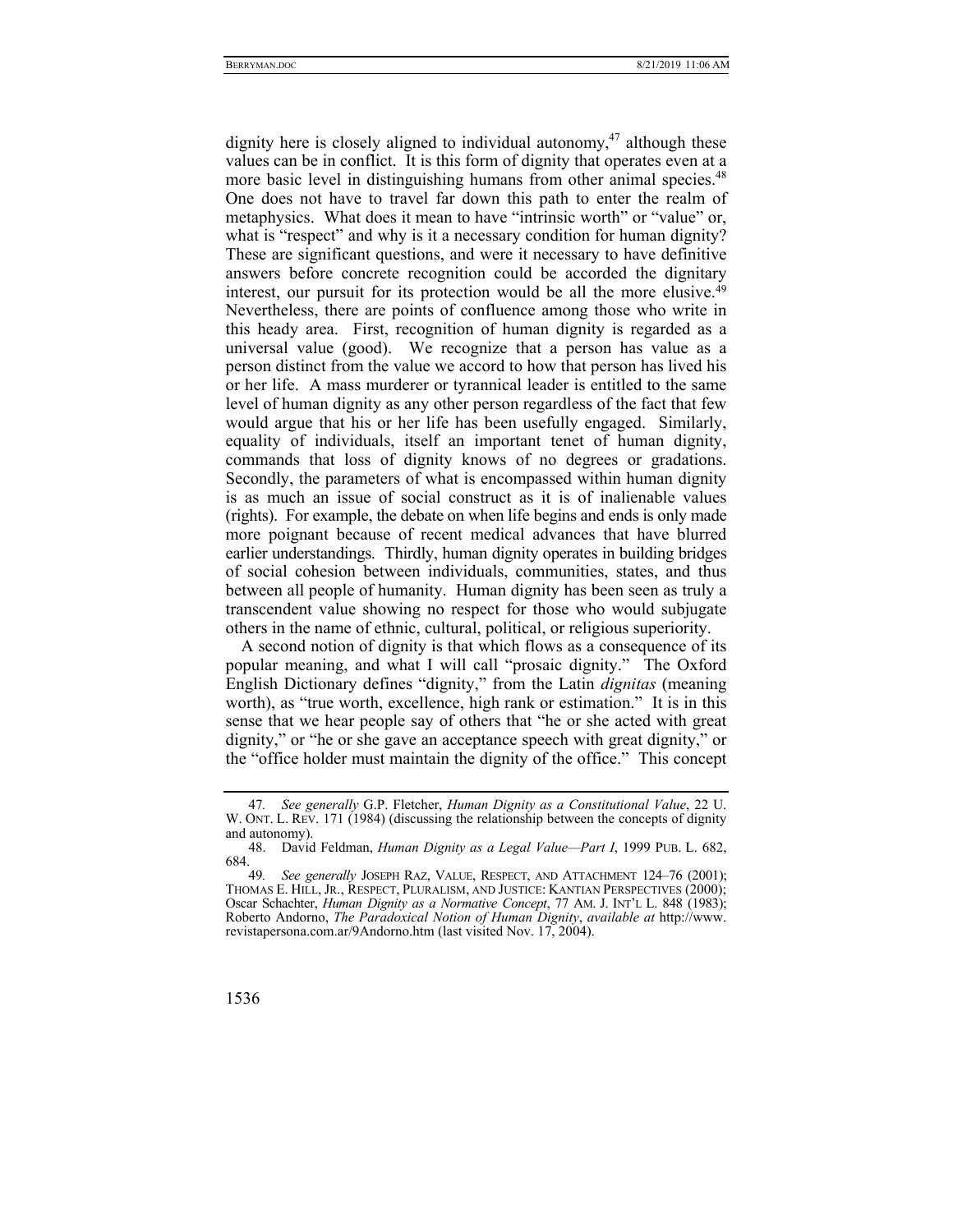of dignity is more often the product of individual talents, accomplishments, and earned social position.50 This form of dignity exhibits both subjective and objective characteristics. Subjectively, a person can have both a deflated (self-loathing, obsequious) and an inflated (pompous, bombastic, egotistical) sense of his or her own dignity. Objectively, we can recognize the subjective inflated or deflated sense that a person has of his or her own dignity, but in addition, we can recognize of others when they are being humiliated, made the brunt of sarcasm or ridicule, even when the person himself or herself is unaware of the attack. In Hans Christian Andersen's children's fairy tale, the *Emperor's New Clothes*, the emperor has lost his dignity when he is duped into believing that he is wearing a cloak of the finest thread, but is only made aware of that fact when the small child shouts that the emperor is without clothes. While it may be suggested that the emperor is the victim of his own vanity, this is hardly a reason to free the two weavers from blame for taking advantage of his gullibility. But there is also another lesson to be taken from this tale. Arguably, the emperor experiences no loss of dignity until such time as the small boy shouts out the truth. Until that time the emperor's subjects wanted to believe that the emperor was indeed wearing a fine cloak, because it appealed to their own vanity in that only "competent people" in the kingdom could see the cloak. However, once truth is revealed the loss of dignity is plain for all to see. I want to call this type of loss of dignity a "referential loss." Although it is a loss to the emperor, it is only revealed through the eyes of others, initially the small child, and then all the emperor's subjects. The emperor undoubtedly feels this loss of dignity—his feelings are hurt—but it is also a loss of respect and social status in which his subjects hold him, and it will hamper his ability to reign for the future.

Our common law of defamation already recognizes that varying degrees of publication are reflected in the level of damages awarded. The greater the publication, the greater the need for vindication, and the higher the damages must be. This increasing level of damages is clearly premised on the fact that the greater the number of people who have witnessed the defamatory material, the greater the harm occasioned by the plaintiff. This is a nascent form of referential loss. But this type of loss is not peculiar to defamation. Consider the following examples:

 <sup>50.</sup> This is an important distinction in understanding Kant's concept of human dignity. *See* HILL, *supra* note 49, at 59–86.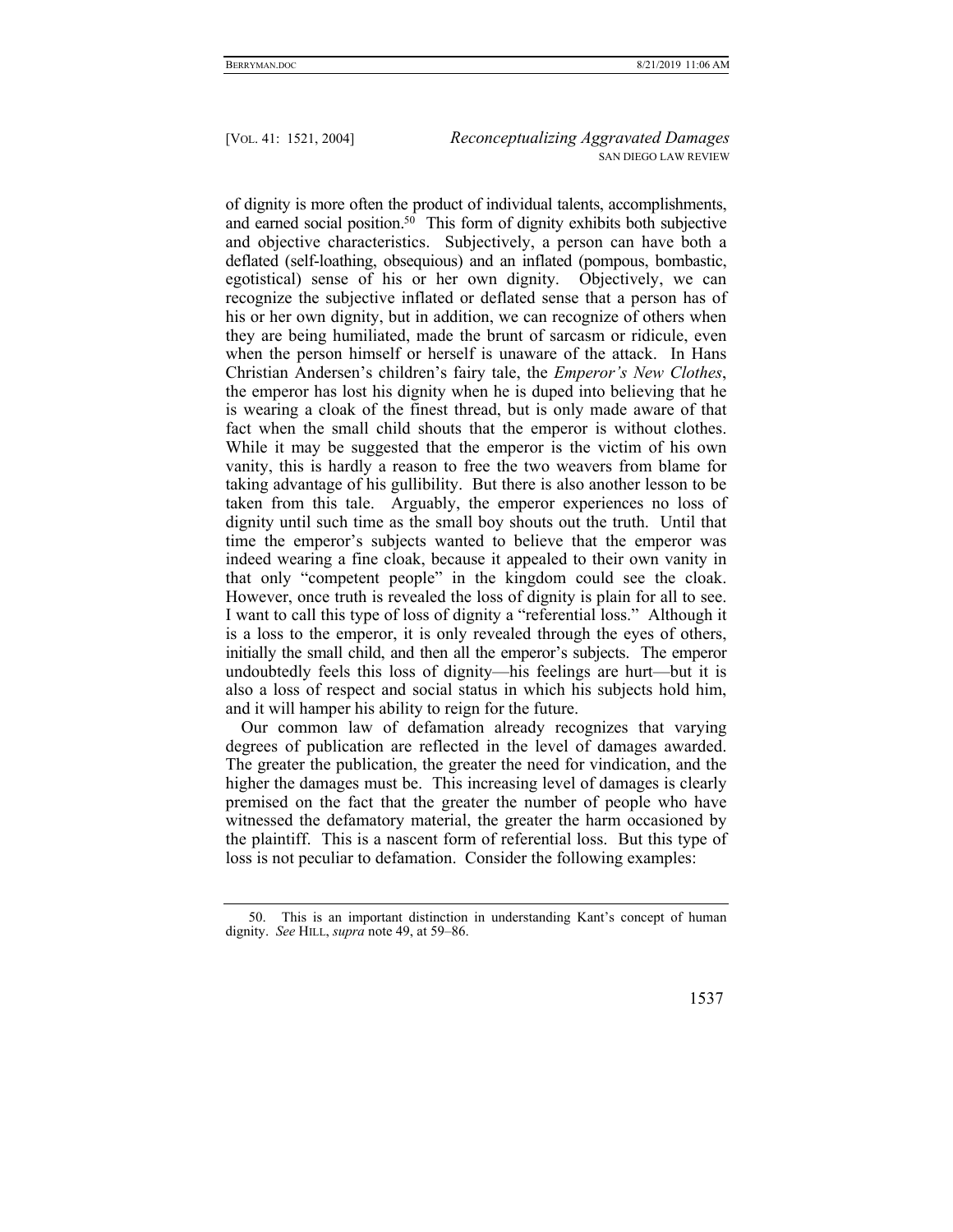- 1. A person is beaten in a dark alleyway.
- 2. A person is beaten in an alleyway in front of his family.
- 3. A person is beaten in an alleyway in front of a large group of strangers.
- 4. A person is beaten in an alleyway in front of a large group of strangers by a police officer, who yells derogatory ethnic insults at the person.

In all these examples, compensation for the physical injuries should be a given, as should damages for nonpecuniary losses if the victim has experienced pain and suffering. In the second case, the person may have suffered additional mental distress as a result of the humiliation he feels from knowing that his family has witnessed his assault. But there is also potentially another loss here. Undoubtedly, the dynamic of his relationships with his family will have changed. His family will (may) be sympathetic to his plight and help his recovery. They will understand his anguish and possibly lessen its impact. But equally, other clouds will (may) darken his personal relationships. His self-esteem to provide security for his family may be affected, and equally, his children and wife may communicate that fear to him. In the third example, the humiliation of being assaulted before a large crowd may also have repercussions. The victim is aware that he will be the subject of conversations around the dinner tables of strangers, and if seen again by those strangers will be known as the man who got beaten up. In the last example, the feeling of powerlessness before state authority will not only shake the victim's feelings towards the police but it will also diminish the respect of others towards that same authority. The addition of derogatory ethnic epithets by a person in authority affects the victim in that it may legitimate or perpetuate the ethnic stereotyping of others who witness the assault.<sup>51</sup>

These examples engage both my conceptions of the dignity interest. The last example engages fundamental dignity in that a person has a right not to expect abuse from public officials or to be the subject of demeaning treatment based upon ethnic grounds.<sup>52</sup> Examples two and three engage the second conception of the dignity interest. The victim's self-esteem has been lowered in the eyes of others. The loss is not only

 <sup>52.</sup> Both of these events fall with Professor Schachter's list of normative standards that define an affront to human dignity. Schachter, *supra* note 49, at 852.



 <sup>51.</sup> The examples here present a very male-centric viewpoint. One could equally draw an example from the recent film *The Magdalene Sisters* (Miramax Films 2002), in which one of the girls is viciously raped at a family wedding only to be then put into the care of the Magdalene Sisters by her parents for her alleged licentiousness and shame brought upon the family. In addition to the mental distress in such a case, the woman has experienced the loss of dignity occasioned by the fact that in the eyes of her family and community she is a sinful or fallen woman.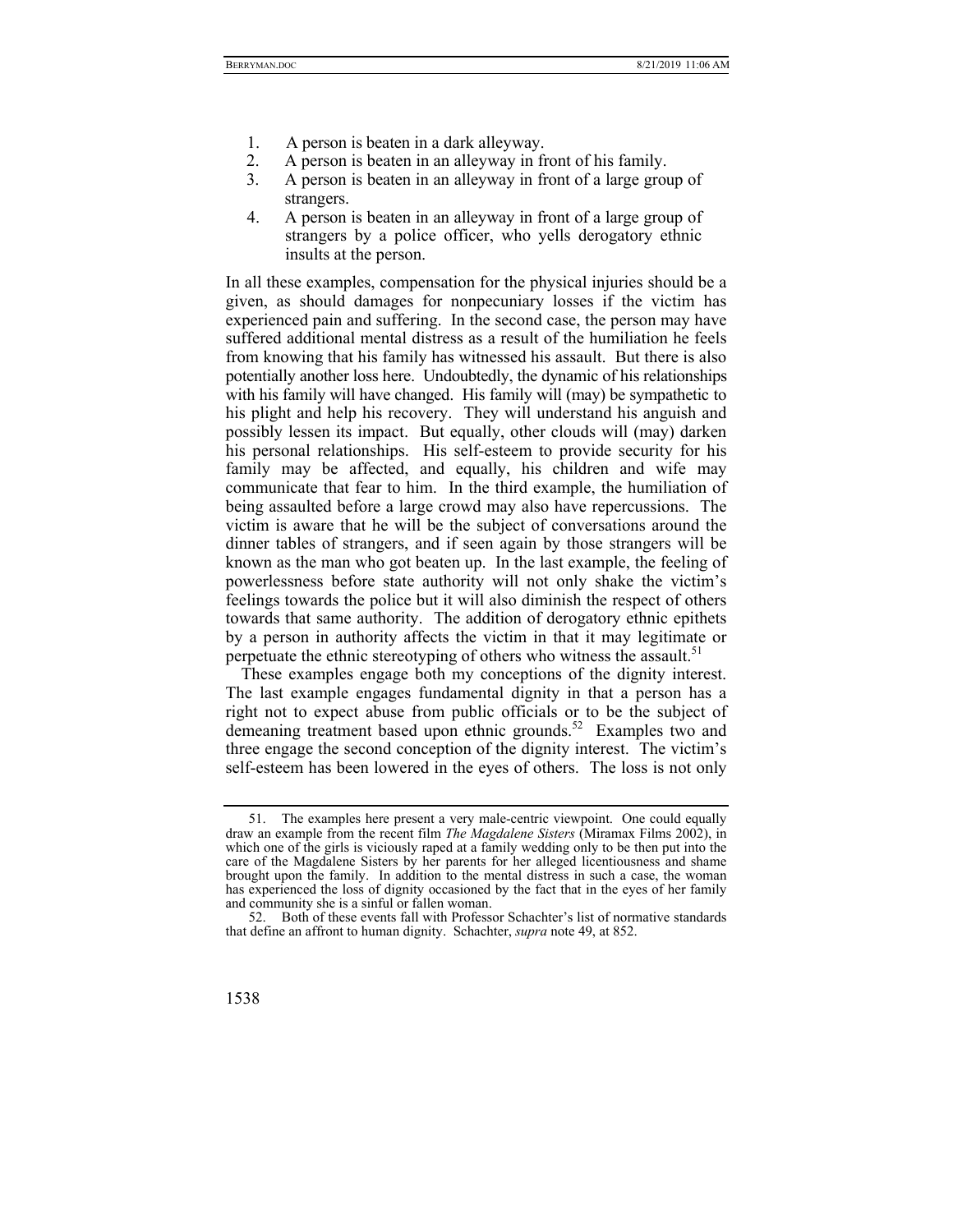attributable to feelings of humiliation felt by the victim, but also to the way others will interact with the victim for the future, or will perceive the victim in the future.

In my assault examples the characterization of the conduct of the assailant is not important for the recognition of the dignitary interest violated, although clearly assault is an intentional tort and more often accompanied with maliciousness. However, whether the assailant acted with malevolence, spite, arrogance, or insolence does not change the fact that the victim's dignity has been violated. The second notion of the dignitary interest as conceived here can arise in other circumstance. Consider the facts in *Soulos v. Korkontzilas* where the plaintiff's real estate broker had acted in breach of a fiduciary relationship owed to his principal, the plaintiff, in purchasing property the principal had wished to acquire.<sup>53</sup> The plaintiff, who was of Greek ethnicity, desired to purchase the disputed building because it was leased to his banker. In the Greek community, to be the landlord of one's banker brings prestige. Ultimately, the court awarded a constructive trust of the building in favor of the plaintiff, adding that the protection of the plaintiff's prestige that the building and its tenants brought was one of its reasons favoring a proprietary remedy. In this case the plaintiff's prestige must be viewed as synonymous with his dignity. Changing the facts slightly in this case, and making it one of simple breach of contract, by either the real estate broker, or wrongful termination of the lease by the bank, and one could see that the plaintiff could be confined to a simple damages claim in which much of his alleged loss would be his dignitary interest.

Earlier, I described the violation of the dignitary interest as a referential loss. What does this mean? Behavioral psychologists tell us that humiliation, which can be attributed to the loss of one's dignity, is an intensely personal experience.<sup>54</sup> Emotional well-being is dependent upon one having "significance," or value in the eyes of others. "Even those who are of little or no importance socially, politically or economically enjoy significance with respect to certain people who are important in their lives."<sup>55</sup> Feelings of humiliation, shame, guilt, or embarrassment can be experienced alone. When we consciously recall an embarrassing moment from our past, we often physically feel our

<sup>55</sup>*. Id*. at 101.



 <sup>53.</sup> Soulos v. Korkontzilas, [1997] 2 S.C.R. 217, 217–18.

<sup>54</sup>*. See* Donald C. Klein, *The Humiliation Dynamic: An Overview*, 12 J. PRIMARY PREVENTION 93 (1991).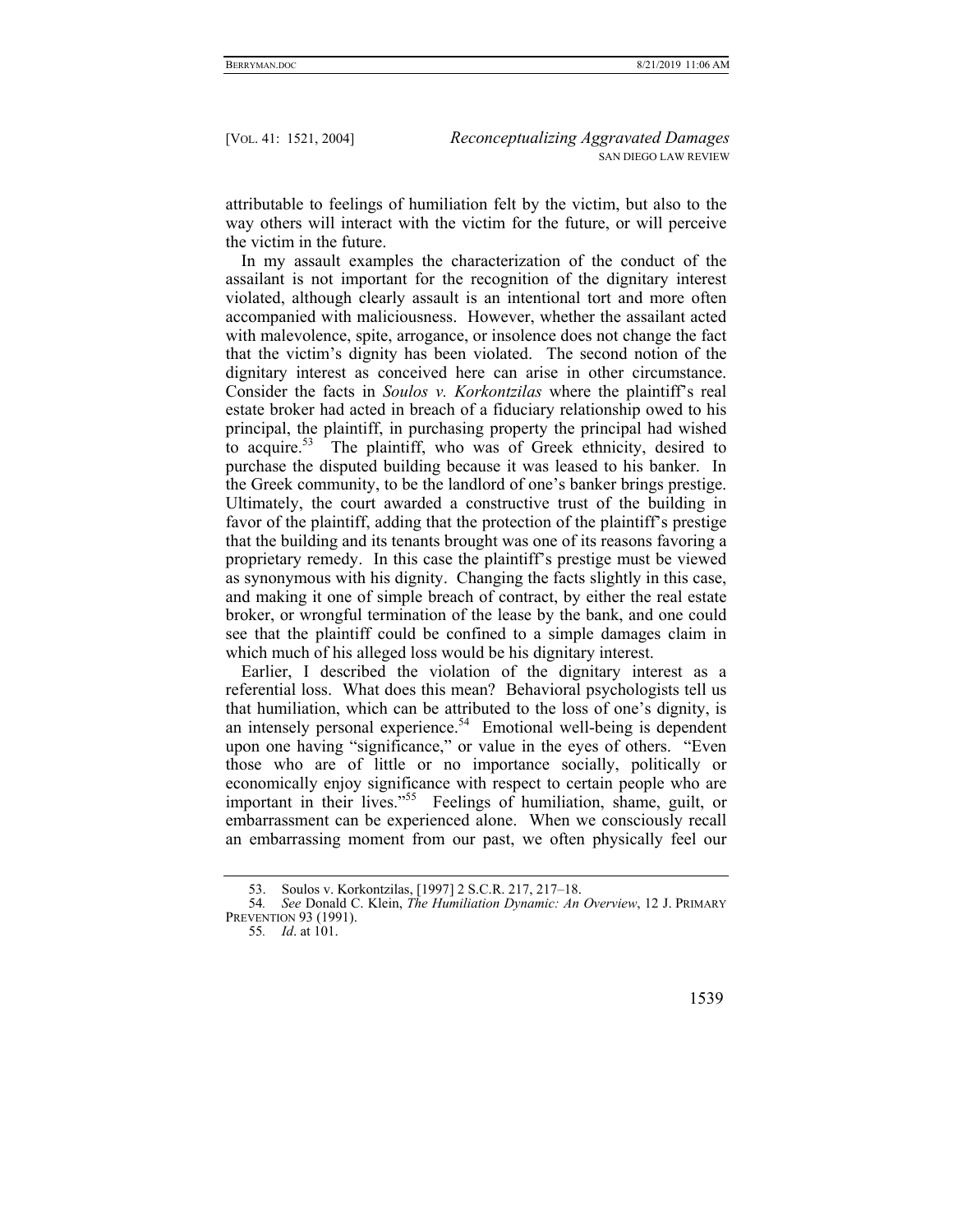embarrassment in a blush, quickened heartbeat, or sudden perspiration. But if we focus upon this event and why it is invoking such a reaction, we soon realize that it is because of the presence of others who witnessed the incident that made it embarrassing. Humiliation is an interpersonal phenomenon that requires a witness.<sup>56</sup> A person marooned alone on an island can *feel* as if he or she has lost all dignity, but it takes his or her rescuers to witness the person's condition for there to be an actual loss of dignity. It is thus with *reference* to others that actual dignity is lost, although the feelings aroused by its loss, or prospective loss, to an individual may exhibit themselves in humiliation, shame, and mental distress.

Even if the argument on referential loss is accepted with respect to the second conception of dignity, prosaic dignity, can it also address the first conception of human dignity, fundamental dignity?<sup>57</sup> All humans are born with equal human dignity<sup>58</sup> and its recognition creates a normative standard of social behavior that defines our humanity. This objective character of fundamental dignity means that any diminishment of an

 58. Article 1 of the *Universal Declaration of Human Rights* states, "All human beings are born free and equal in dignity and rights. They are endowed by nature with reason and conscience, and should act towards one another in a spirit of brotherhood." Universal Declaration of Human Rights, G.A. Res. 217A(III), U.N. GAOR, 3d Sess., U.N. Doc. A/810, at 71 (1948).

 <sup>56.</sup> The law of defamation has always recognized this requirement in the essential necessity for there to be "publication" before there is actionable defamation. BROWN, *supra* note 15, § 7.2.

 <sup>57.</sup> I have not addressed the content of what constitutes human dignity, what I call fundamental dignity. This is a contentious issue as exemplified in the debates over what constitutes a crime for the purposes of jurisdiction of an international criminal court. Nevertheless, the list assembled by Professor Schachter, *supra* note 49, at 852, is a sufficient start for my purposes. I suggest that the majority of cases in which aggravated damages are awarded in Canada lie in the realm of my second notion of dignity, what I call prosaic dignity.

The Supreme Court of Canada has expanded on the notion of human dignity as a reflection of the values protected by the equality provision contained in  $s.15(1)$  of the Charter. In *Law v. Canada*, [1999] 1 S.C.R. 497, 530, Justice Iacobucci wrote:

Human dignity means that an individual or group feels self-respect and selfworth. It is concerned with physical and psychological integrity and empowerment. Human dignity is harmed by unfair treatment premised upon personal traits or circumstances which do not relate to individual needs, capacities, or merits. It is enhanced by laws which are sensitive to the needs, capacities, and merits of different individuals, taking into account the context underlying their differences. Human dignity is harmed when individuals and groups are marginalized, ignored, or devalued, and is enhanced when laws recognize the full place of all individuals and groups within Canadian society. Human dignity within the meaning of the equality guarantee does not relate to the status or position of an individual in society *per se*, but rather concerns the manner in which a person legitimately feels when confronted with a particular law. Does the law treat him or her unfairly, taking into account all of the circumstances regarding the individuals affected and excluded by the law?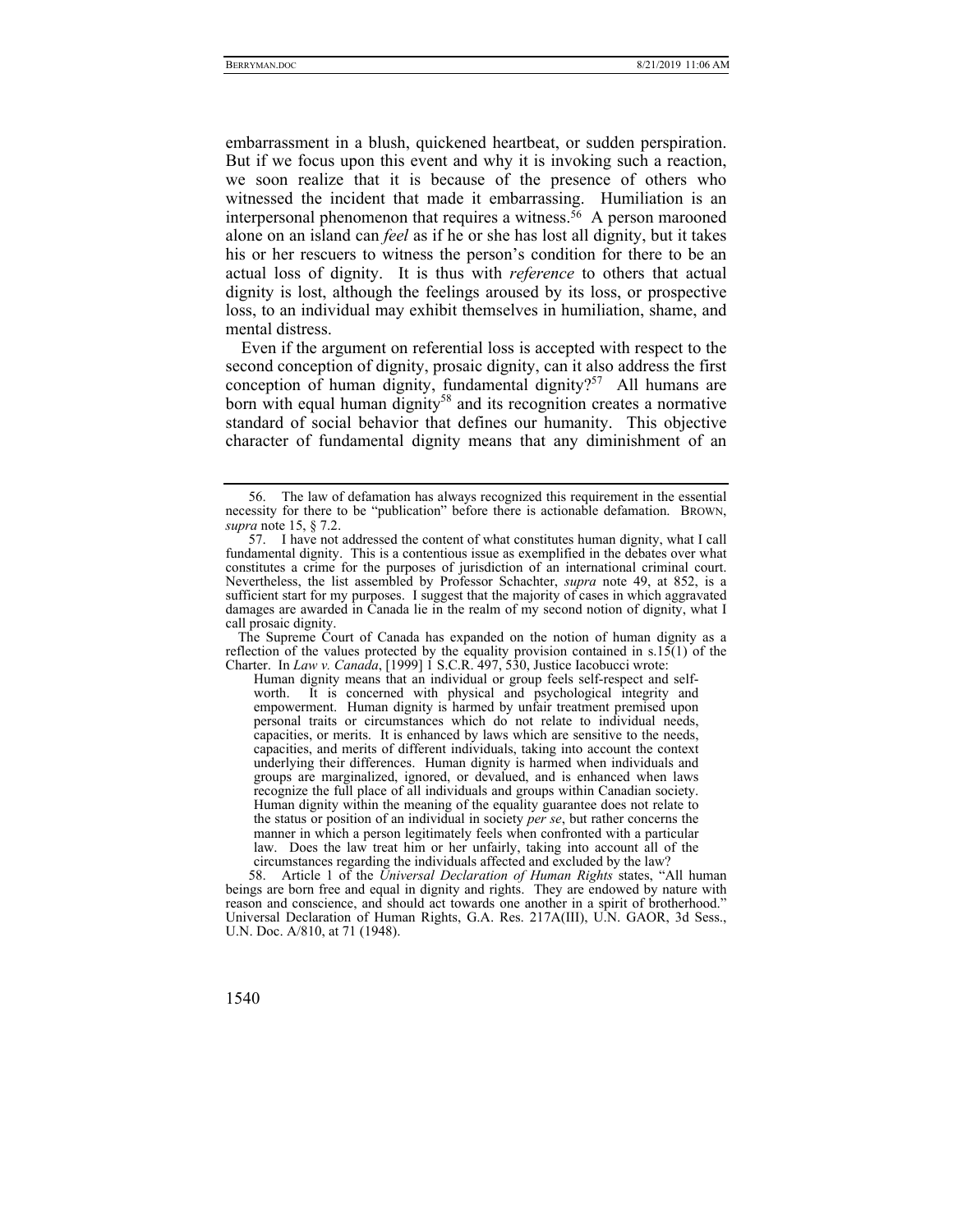individual's human dignity has repercussions for our own human dignity. It is the reason that we can say of the young, the comatose infirmed, the tyrant, and the murderer that they all possess human dignity and are worthy of respect. We cannot exclude an individual from human dignity's normative prescriptions because we legitimate the erosion of its universality, which would threaten our own claims to human dignity and respect. The sense of an individual's "significance" is a common bond shared with all of humanity. The violation of the individual's fundamental dignity has an imperceptible ripple on our own fundamental dignity. Unanswered it leads a slow descent from civil society to barbarism. The loss in fundamental dignity of an individual is not perceived through the eyes of others, rather, it is *shared* by all others. It is for this reason that in legal instruments where protection of human dignity is often found—the Charter, the Criminal Code, human rights and labor codes—determining appropriate remedies for violation is often problematic. Rather than moving to damages as a remedy, other orders—declarations and injunctions for Charter infringement, imprisonment and fines for Criminal Code violations, and orders to apologize, reinstate, remove, or ameliorate the causes of harassment and other discriminatory practices in human rights and labor codes, that is, a form of rehabilitation—are invoked. Damages are seen to simply monetize the injury without dealing with the root causes, and are only turned to as a last resort for pragmatic reasons, and then, are likely to be punitive or vindicatory rather than compensatory in effect. A damages award ascribes a "liability rule" to the loss when an "inalienable rule" is more appropriate.<sup>59</sup>

I have not sought to create clear demarcations between my conceptions of fundamental and prosaic dignity, and indeed there is a great deal of overlap. An ethnic slur is but one degree of expression of contempt toward an ethnic group, but is part of the same continuum that locates ethnic cleansing or genocide at its other pole. Clearly there is a difference in proportionality of these indignities. My concern is that in suggesting compensatory damages for prosaic dignity we do not demean the important values that inhere to the protection of fundamental dignity.

 <sup>59.</sup> Guido Calabresi & A. Douglas Melamed, *Property Rules, Liability Rules, and Inalienability: One View of the Cathedral*, 85 HARV. L. REV*.* 1089 (1972).

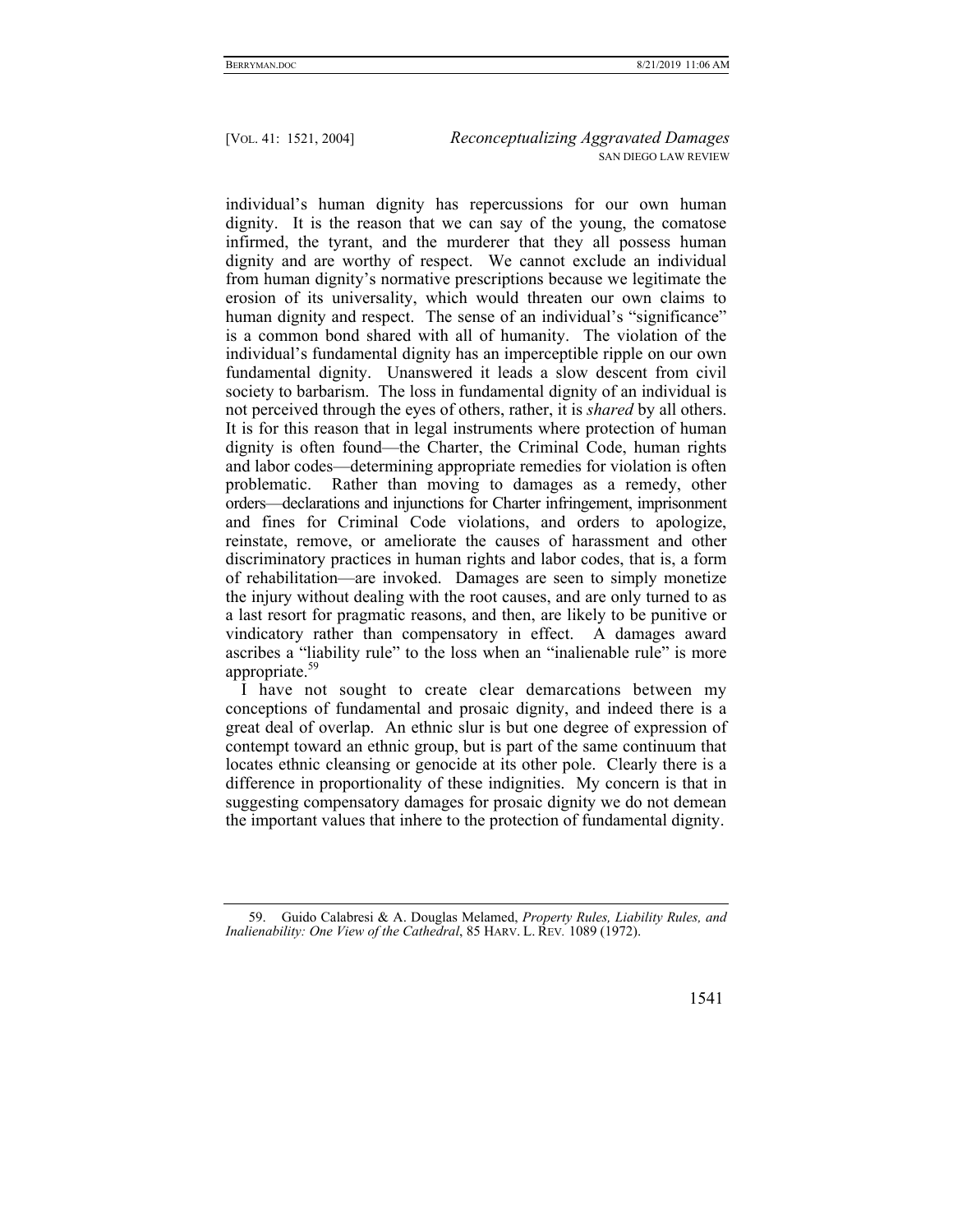## V. THE PRESCRIPTIVE POWER OF THE DIGNITARY INTEREST AND REFERENTIAL LOSS

It remains to be seen what consequences flow from the intersection of the protection accorded the dignitary interest and the concept of referential loss. A review of the cases in which the Supreme Court of Canada has awarded aggravated damages, indeed most Canadian cases, shows that they fall into my second category—prosaic dignity. $60$ 

I have suggested in Part II, like others, that explicit recognition should be accorded a person's dignitary interest. Several consequences flow from this recognition. First, it would allow for a more orderly development of principles of recognition and compensation of an interest that has latently existed in our common law for centuries. Secondly, it would firmly root damage awards for its violation within the compensatory framework of our law, and thus avoid the distortion of both damages for mental distress as well as the role performed by punitive damages. A corollary to this is that it would seem logical to allow other principles of compensatory damage quantification—remoteness and mitigation—to apply where appropriate. Third, it would free the award of aggravated damages<sup>61</sup> from the necessary requirement that the defendant's conduct must be malicious, highhanded, oppressive, etc., although this characterization would still remain relevant to meet requisite fault standards of liability in the area of intentional torts.

I have argued that the dignitary interest should be recognized as a distinct compensatory interest arising from infringement of an established cause of action.<sup>62</sup> I am not advancing recognition of any new tort or other form of action, only that the full extent of a person's harm can be recognized and compensated to achieve the remedial goal of complete compensation.

Peter Birks has argued for the explicit realization of a new tort, contemptuous harassment—contemptuous meaning treating another as

 <sup>62.</sup> I have approached the issue from this perspective because I believe that the law of remedies creates distinctive normative principles but that they are inextricably linked to substantive law. Each informs and shapes the other. *See* Ken Cooper-Stevenson, *Principle and Pragmatism in the Law of Remedies*, *in* REMEDIES: ISSUES AND PERSPECTIVES 1, 6 (Jeffrey Berryman ed., 1991).



 <sup>60.</sup> In an electronic search of QL's Canadian Judgments database using the terms "aggravated damages" and "human dignity," only five entries were found. Of these, three hits occurred in cases before the Supreme Court of Canada, and are discussed in Part I of this Paper. In the same database using the simple term "aggravated damages," 1866 hits occurred. I take this to be evidence of the fact that the vast number of cases awarding aggravated damages fall within my prosaic dignity category.

 <sup>61.</sup> Query: whether the term "aggravated" would retain any meaning in the damages nomenclature if dignitary losses were given explicit recognition.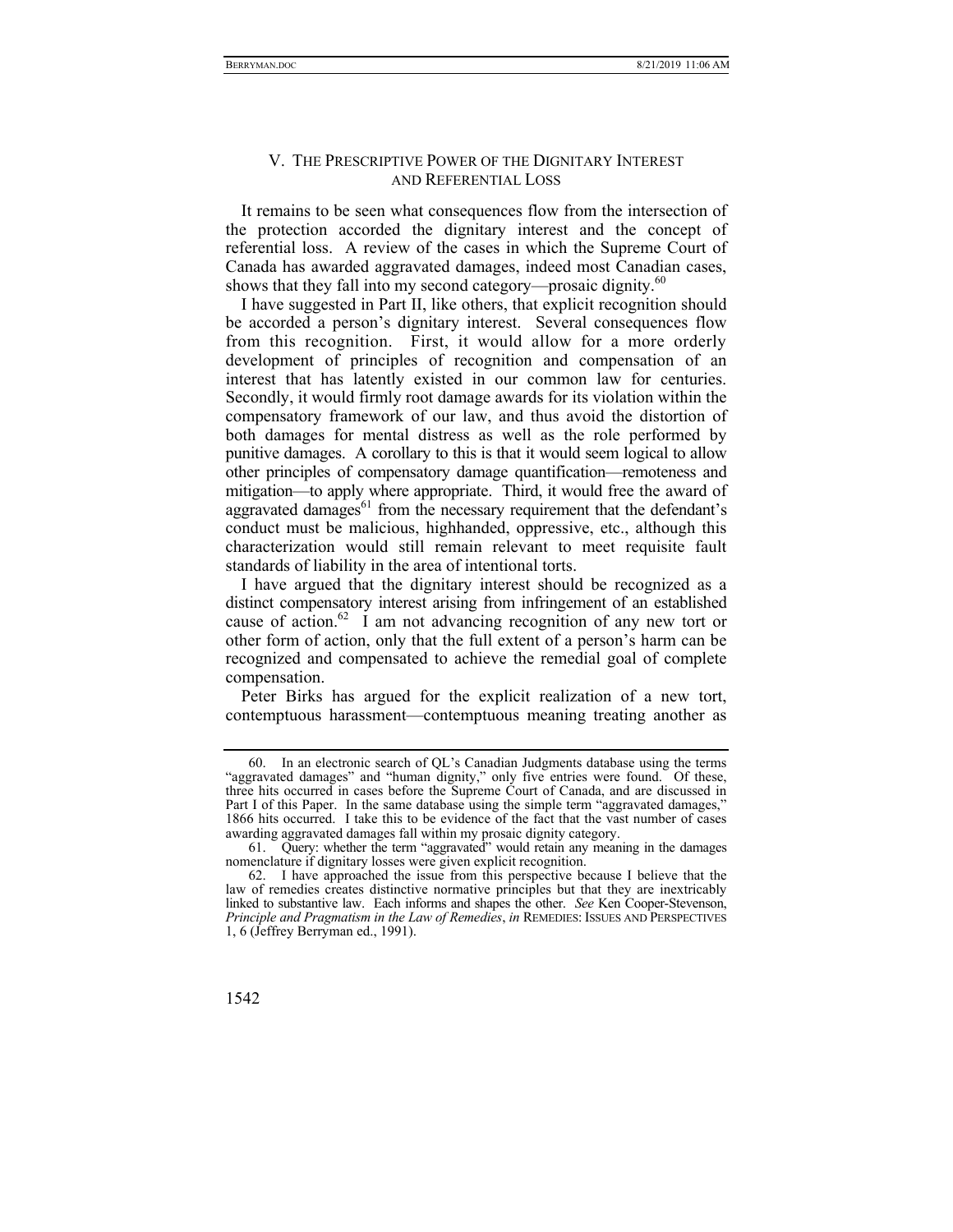having little worth.<sup>63</sup> Birks suggests that if properly understood, where the common law has given enhanced damages (aggravated) it has done so in furtherance of protecting the distinct interest of according a person an "equal measure of respect." Birks argues that a purely remedial approach should be rejected for two reasons. First, requiring that the protected interest, that is, one entited to an equal measure of respect, be parasitic to some other actionable unlawful conduct by the tortfeasor results in inhibiting the development of liability in areas where only the protected interest is harmed. In particular, Birks identifies the invasion of privacy as an area ripe for a new tort of contemptuous harassment. Secondly, a purely compensatory model of damage assessment, even if the availability of damages for mental distress is enhanced, cannot do justice to the myriad of circumstance where the right to equal measure of respect has been violated. Birks calls on the availability of punitive damages to provide sufficient vindication of the protected interest.

Denise Réaume has recently articulated a more ambitious enterprise. Drawing from the old tort of intentional infliction of nervous shock, Réaume also argues for the adoption of a new tort called "intentional outrage to dignity."64 An "intentional outrage" threshold standard is retained to determine a wrongdoer's liability. Réaume uses this standard initially to ensure that we do not create too large a sphere of liability. She argues that requiring the wrongdoer's conduct to be flagrant, outrageous, and extreme will "direct us to look for behaviour that amounts to a denial of the intrinsic worth of its victim, and not for mere bad manners."65 This approach is seen to build an "objective account of dignity."66 Réaume implies that this is a transition phase toward a time when, after sufficient case development, her tort will take its place in the pantheon of intentional torts. However, it will be much changed from its origins. It will not require inquiry into the subjective intent of the defendant to determine malice or intention. Both these may be imputed

<sup>66</sup>*. Id.* The reason why characterization of a defendant's conduct leads to objective recognition criteria of dignity is not clear. Human rights complaints show that it is often banal policies indiscriminately applied that lead to egregious forms of discrimination, constructive dismissal, and violations of dignity. These would be lost if the threshold standard of wrongdoing focused upon the defendant's conduct as being outrageous, etc.



 <sup>63.</sup> Peter Birks, *Harassment and Hubris: The Right to an Equality of Respect*, 32 IRISH JURIST 1, 44 (1997).

 <sup>64.</sup> Denise G. Réaume, *Indignities: Making a Place for Dignity in Modern Legal Thought*, 28 QUEEN's L.J. 61, 86 (2002).

<sup>65</sup>*. Id*. at 87.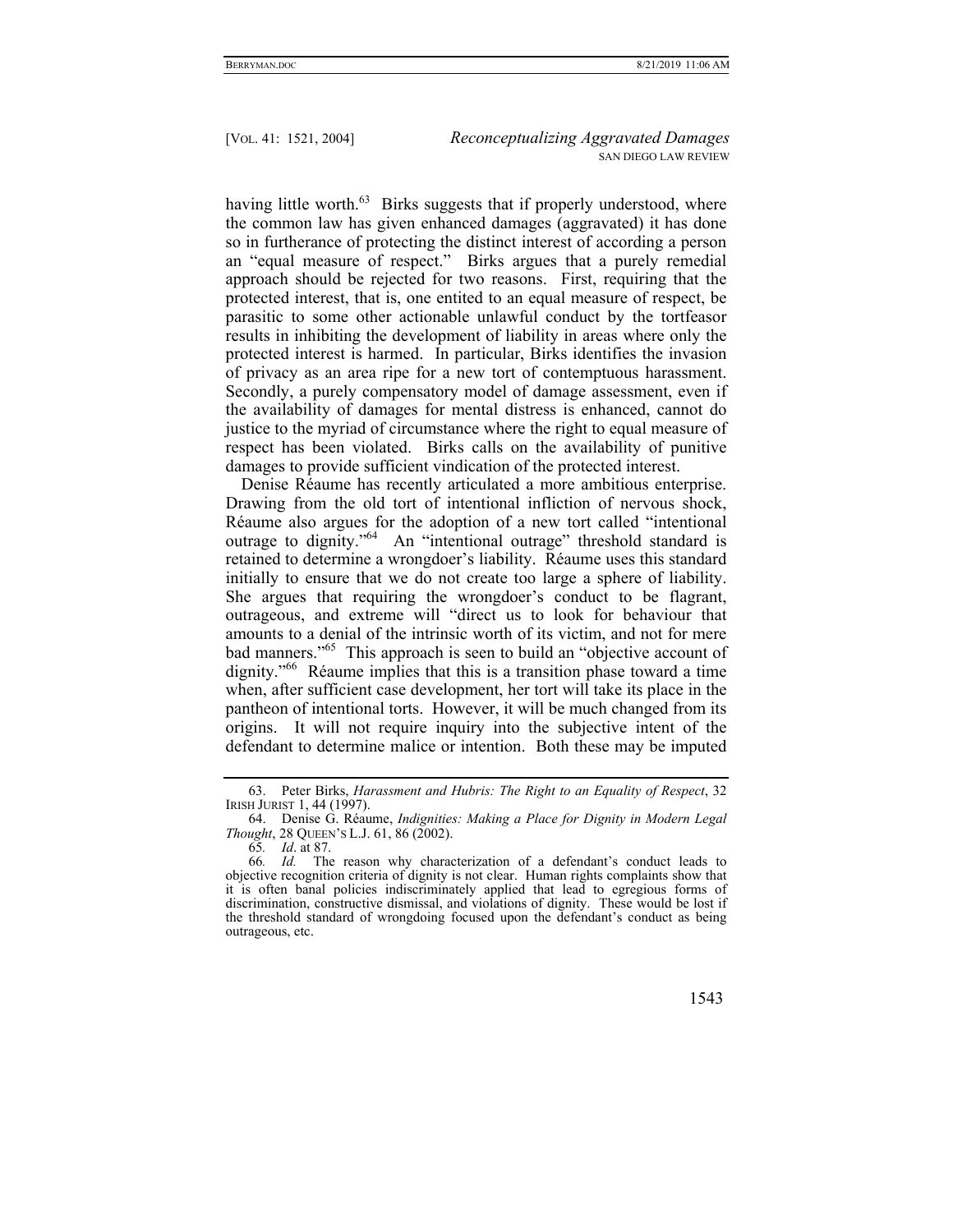to the wrongdoer from "[r]eliance on social conventions as to what forms of treatment bespeak a serious denial of dignity."67 In addition, proof of serious harm to dignity will be found "from the nature of the interaction between the parties, without resorting to subjective reporting of consequences."<sup>68</sup>

Apart from providing an additional cogent analysis for why dignity should be protected, Réaume's article raises two critical issues: one, how do we avoid conferring too much protection to people's dignity where such dignity and pride is unwarranted?; and two, how do we remedy the loss of one's dignitary interest? The answer to the first question is critical for Réaume because it goes to the substantive content of the new tort she is advocating. It is a less serious issue in my analysis because my conception of the dignitary interest as a remedial head only comes into play as an ancillary head of damages following proof of an existing substantive cause of action. My approach has the convenience of making it applicable to other substantive claims in addition to the intentional torts, and would include breach of contract, breach of fiduciary duty, and defamation. However, it would suffer the criticism of Birks in not covering off all the areas where his new substantive tort may eventually be expanded to compensate a person's loss of dignity.

The key to avoid giving too much protection to a person's dignity is to subject the claims of violation of dignity to some objective scrutiny. It should not be sufficient for the plaintiff to show some subjective loss of pride or insult to dignity to recover compensation.<sup>69</sup> Herein lies one advantage to a referential loss conception. Subjective losses of pride and dignity operate only at the level of the alleged victim's feelings. Because an actual loss of dignity only happens through the eyes of

<sup>67</sup>*. Id.* at 88.

<sup>68</sup>*. Id.* at 90.

 <sup>69.</sup> Providing some objective measure to a plaintiff's loss of human dignity in the context of equality rights under the Charter has preoccupied the Supreme Court of Canada. It is not sufficient for plaintiffs to simply show that they subjectively feel a loss of human dignity as a result of a discriminatory practice contrary to s.15(1) of the Charter. In addition, the plaintiff's assertion must be scrutinized through the eyes of a "reasonable claimant"—a person "dispassionate and fully apprised of the circumstances, possessed of similar attributes to, and under similar circumstances as, the claimant." Law v. Canada, [1999] 1 S.C.R. 497, 533. The Supreme Court has advanced the reasonable claimant test so as to avoid the pitfall of always acceding to individual claimant's subjective feelings of discrimination where the discriminatory law can otherwise be justified. In addition, the Court has advanced the test to ensure that subjective feelings of discrimination are not ignored simply because a majority of the community would not have perceived a loss of human dignity as a result of the discriminatory practice enshrined in the impugned law. This blend of subjective and objective test is still subject to much debate within the Court. *See* Lavoie v. Canada, [2002] 1 S.C.R. 769, 771; Jim Hendry, *The Idea of Equality in Section 15 and Its Development*, 21 WINDSOR Y.B. ACCESS TO JUST*.* 153, 168 (2002).

<sup>1544</sup>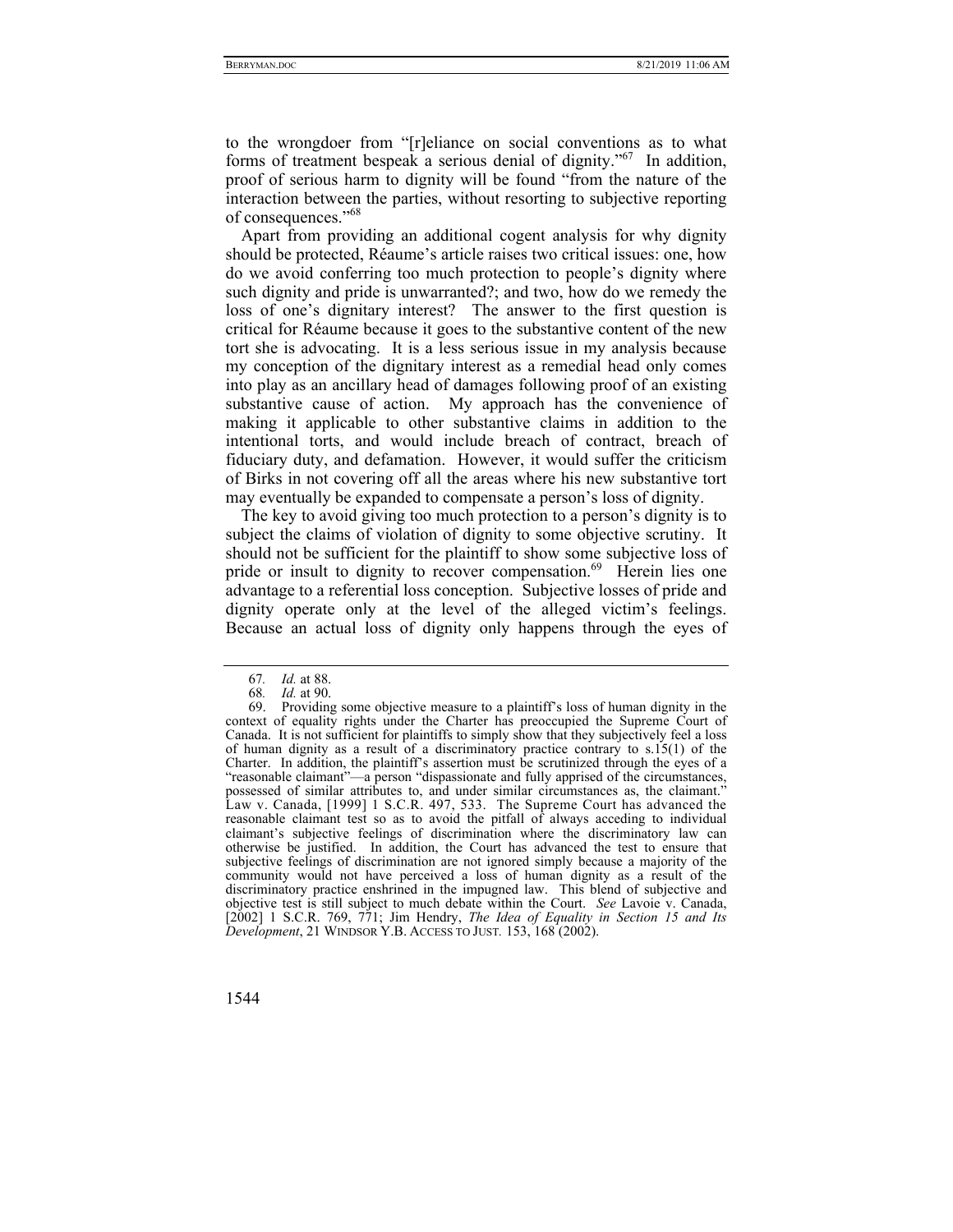others, we have by implication created an objective measure on the victim's claim of loss of dignity. The trier of fact need only ask, with the full knowledge of the facts, would they feel a loss of dignity if placed in similar circumstances as faced by the victim? I use the term "feel" here with caution, but it appears that if we are projecting feelings of humiliation when confronted with similar facts, then we are affirming that in our mind that person has actually been humiliated. It is the type of feeling we experience when we see a person being humiliated—we feel their pain—because they have actually suffered a humiliation. If we, as witness, feel they have been humiliated, then they have been humiliated. We do not have similar feelings when we believe that the person had an inflated sense of importance, or were too thin skinned. In those circumstances we may even delight in seeing the former have their "bubble burst," and in the latter, we may criticize the person for wasting our time and trivializing the notion of loss of dignity experienced by others. We could seek to concretize the loss of dignity. In the case of the wrongfully dismissed and humiliated employee, we could take evidence from co-workers, family, or friends of the change in interpersonal relationships. In the case of the sexually assaulted patient, we may consider statistical evidence of others who have been sexually assaulted and their ability to form lasting relationships as relevant in that it may reveal not only the personality change of the victim, but the perceptions of others to forming a close personal relationship with the victim.<sup>70</sup> There is also within the interstices of the law a growing jurisprudence on the centrality of dignity—in labor and employment, human rights, and constitutional law—which can serve in an educative capacity to inform triers of fact how others have witnessed a loss of dignity and how it is objectively perceived.<sup>71</sup>

 <sup>71.</sup> The process I suggest here for recognition of a loss of dignity has parallels in the protection of equality rights under the Charter and the development of the doctrine of a "reasonable claimant," see *supra* note 69, as well as in the criminal law. In the latter, when determining whether an accused is guilty of a "sexual assault" as against an assault, Canadian courts are now required to consider an objective test that asks, "viewed in the light of all the circumstances, is the sexual or carnal context of the assault visible



 <sup>70.</sup> This type of inquiry is not uncommon in the area of personal injury assessments. Consider the claim for economic loss of competitive advantage, which seeks to put a price on the fact that an employer, if given a choice between two competing potential employees, is less likely to employ a person who has suffered a prior personal injury when the other potential employee has not suffered a prior accident. *See* M.L. Berenblut, *Calculation of the Economic Loss of Competitive Advantage*, 5 ADVOCATES' SOC'Y J. 30 (1986).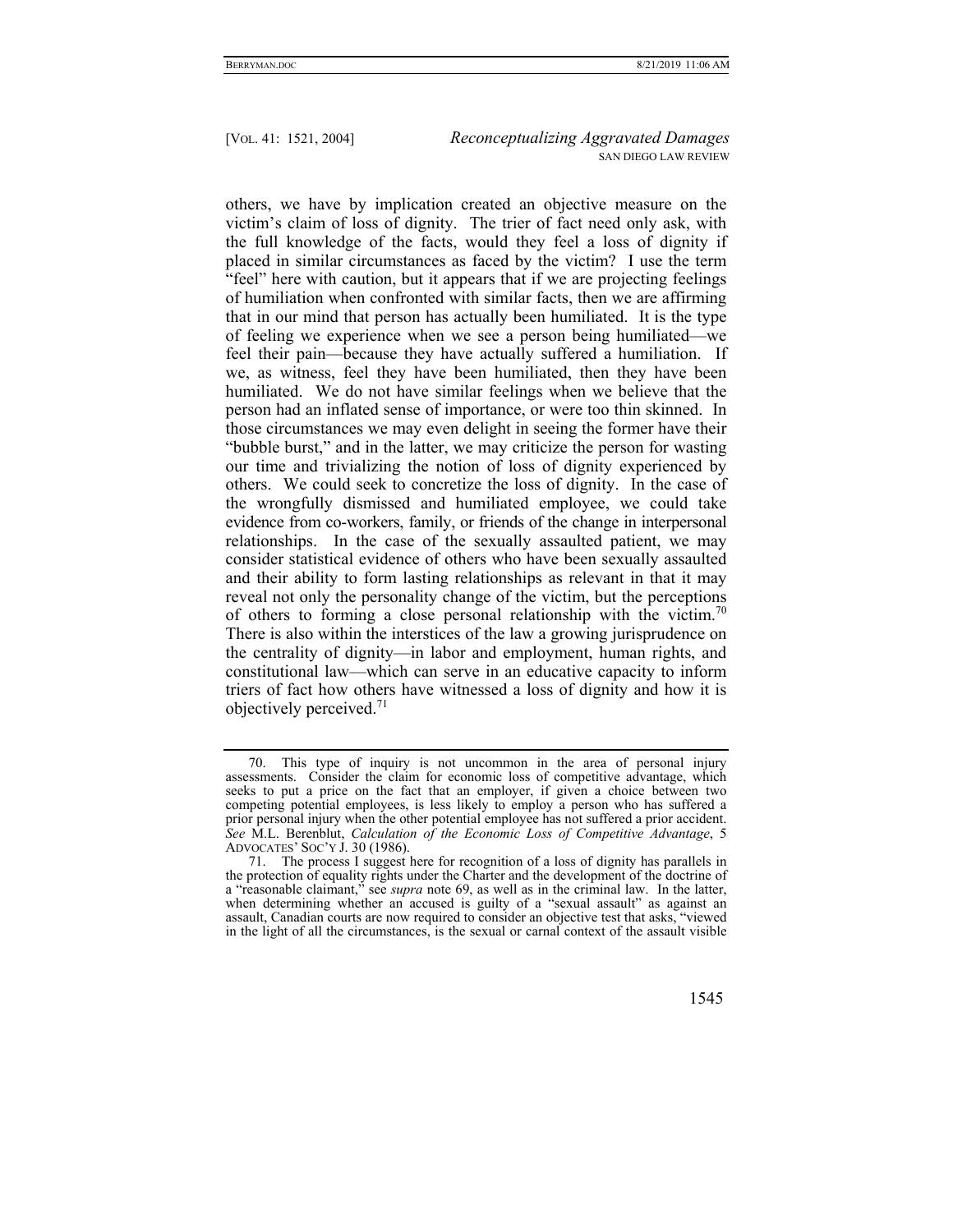How do we remedy a loss of dignity? One approach suggested by Chapman is simply to have a fixed emolument paid to any victim on proof of a violation of his or her dignity. For Chapman this approach would avoid the cost of litigation to determine quantum, and follows the logic of Kantian philosophy that dignity is either had or lost, and that gradations of loss are only felt by a victim in terms of emotional distress.72 Chapman's first justification has validity only if the costs involved in any other form of assessment are high relative to his fixed approach. Nor should we be convinced that a fixed approach avoids assessment costs. A high fixed amount may act only to encourage unmeritorious claims of loss of dignity. Equally, a low amount may encourage litigants to isolate incidents of loss of dignity so as to benefit from a cumulative effect in damages. Chapman's second justification may be philosophically sound—although Chapman is drawing a distinct action plan from what Kant intended as a meta-principle<sup> $73$ </sup>—but it seems intuitively wrong. As witnesses to another's loss of dignity we feel differently depending on the gradation of humiliation and the period of its duration. Our feelings act as a barometer of the victim's actual loss. It also ignores the fact that the administration and quality of justice, that is, the right to determine what constitutes dignity and to order compensation for its loss, necessitates nuance and proportionality.

Assuming, if only for the pragmatic reason that we must find some way to vindicate the dignitary interest, that damages are appropriate, we need means to quantify the loss. In our remedial schema the closest approximation to dignitary losses are nonpecuniary damages. In the context of personal injury assessment these damages are awarded to compensate for loss of expectation of life, pain and suffering, and loss of amenities, and have been capped by the Supreme Court of Canada.<sup>74</sup> The damages are determined applying a functional approach that calls for the plaintiff to lead evidence on what substitutes could be provided to give the victim solace.<sup>75</sup> The reality of this approach has been to create a de facto tariff that compares the extent of the plaintiff's injuries against previous decisions and what other courts have awarded. In the area of nonpecuniary damages for mental distress arising in situations where there has not been extensive or permanent personal injury, and in suits

to a reasonable observer." Neither the motive or the perceptions of the victim are determinative; rather it is the "reasonable observer." *See* R. v. Chase, [1987] 2 S.C.R. 293, 293. I am indebted to my colleague Larry Wilson for this analogy.

 <sup>72.</sup> Chapman, *Punitive Damages as Aggravated Damages*, *supra* note 37, at 278–79.

 <sup>73.</sup> *See* HILL, *supra* note 49, at 26. In addition, recall that the Kantian notion of human dignity finds no place for dignity attributable to the victim's own industry, social status, or talents.

 <sup>74.</sup> *See supra* note 34.

 <sup>75.</sup> Ter Neuzen v. Korn, [1995] 3 S.C.R. 674, 721–22.

<sup>1546</sup>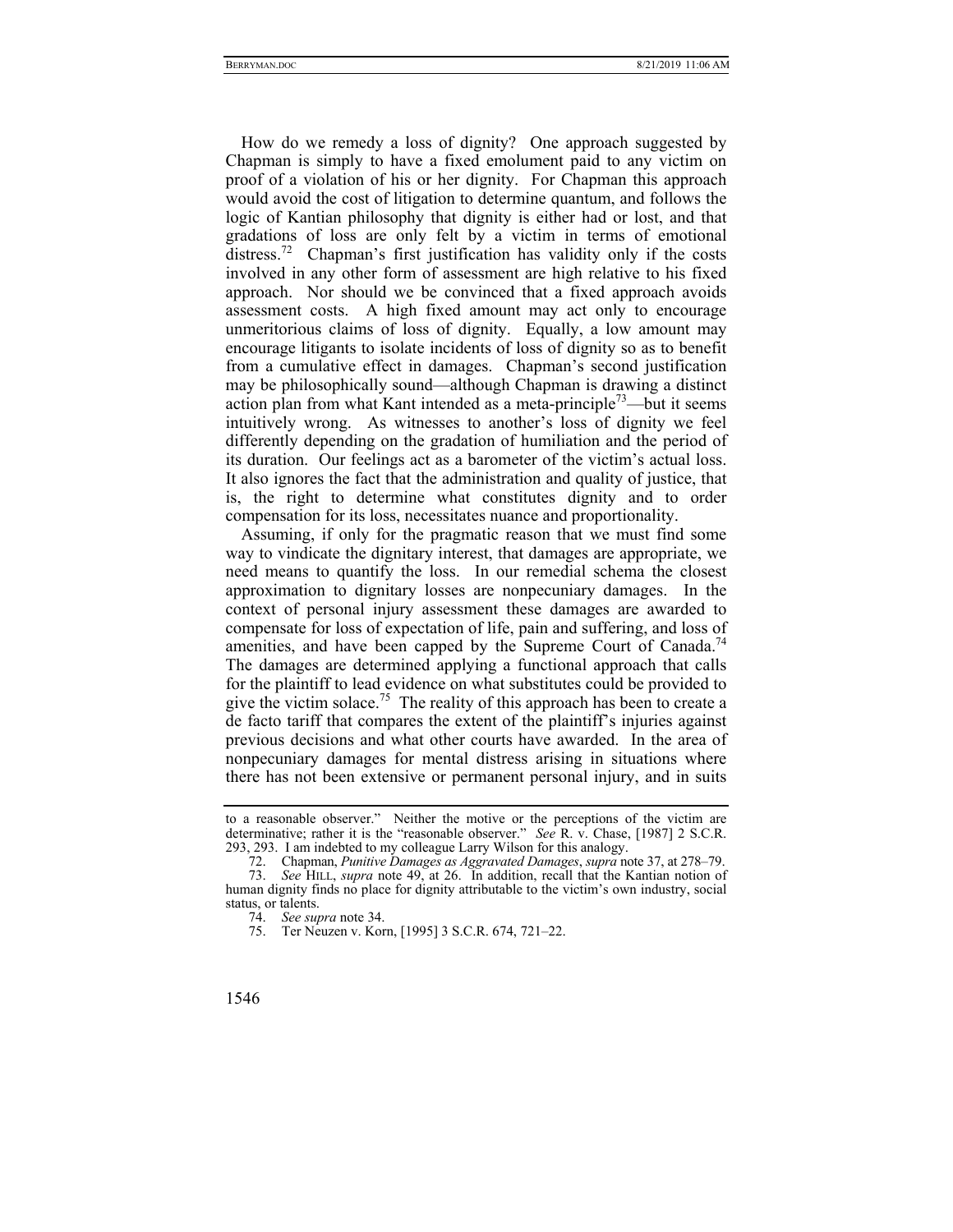involving breach of contract or tort where this form of injury has arisen, the awards have been modest and, again, frequently referenced to previous decisions as a guide to quantification.76 This cautious approach has been adopted out of a profound fear of awarding compensation for what is viewed as a highly subjective and ephemeral loss and, if routinely awarded, would encourage unmeritorious suits for simple injury to feelings. Both principles of remoteness—the loss does not flow from the reasonable expectations of the parties to the contract—and evidentiary requirements of proof of actual loss—actual medical or psychiatric evidence of debilitation—have been utilized to limit the amount awarded under this heading.

A referential loss approach would assist in overcoming some of the shortcomings revealed in the quantification of nonpecuniary losses. A referential loss approach provides quantitative measures by looking at the exposure to third parties, who have witnessed, become aware of, or have been affected by the victim's humiliation. While the acts of humiliation must be directly proximate to the cause of action, subsequent events that evidence the extent of the humiliation are admissible as proof of the dignitary  $loss^{77}$  This does not mean that the victim would have an incentive to expand knowledge of the humiliation so as to increase damages. The normal principles of mitigation would apply to prevent such action. A referential approach also provides some degree of qualitative assessments of the extent of the dignitary loss. Because the dignitary loss is revealed through the eyes of others it carries with it objectivity that makes the subjective feelings of the plaintiff irrelevant unless the plaintiff wishes to advance a separate claim of damages for mental distress.

How would recognition of the dignitary interest and referential loss impact the cases that prefaced this paper where the Supreme Court of Canada has awarded aggravated damages? In the wrongful dismissal cases, recognition of the dignitary interest would eliminate the current practice of extending the reasonable notice period to reflect problems in the manner of dismissal. We should admit that the Supreme Court's approach is, as Jamie Cassels has stated, "contradict [ory] and incoheren[t]."<sup>78</sup>

 <sup>78.</sup> CASSELS, *supra* note 76, at 222. See also a similar conclusion in Lee Stuesser, *Wrongful Dismissal—Playing Hardball:* Wallace *v.* United Grain Growers, 25 MAN. L.J*.*  547 (1998).



<sup>76.</sup> See generally JAMIE CASSELS, REMEDIES: THE LAW OF DAMAGES 195–225 (2000).<br>77 This accommodates the important observation of Professor Tilbury. See sung

 <sup>77.</sup> This accommodates the important observation of Professor Tilbury. *See supra*  note 36.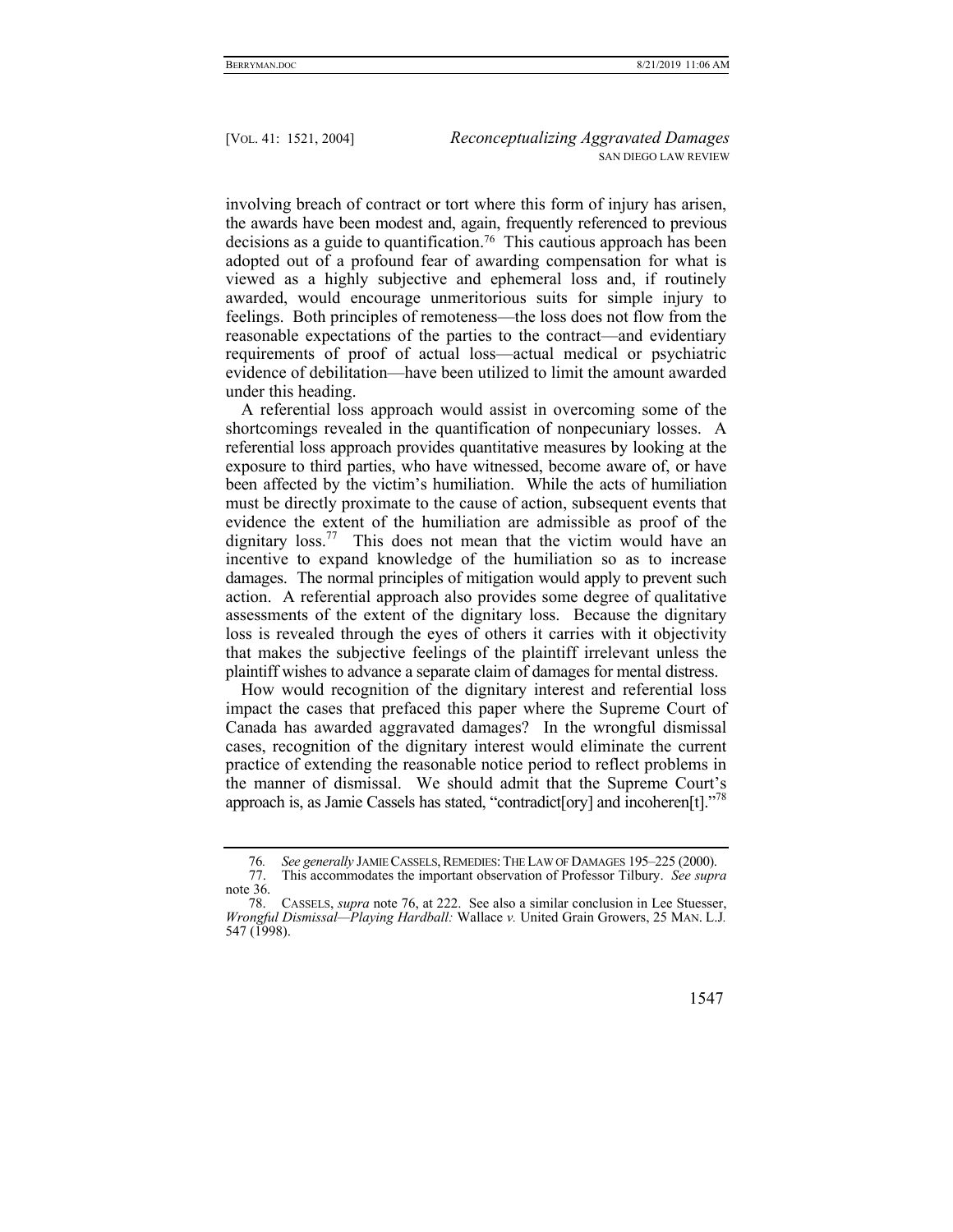The humiliation experienced by the plaintiff would give rise to a claim based on harm to his dignitary interest, which would arise either from the fact of wrongful dismissal itself, or based on breach of an implied term of good faith dismissal as adopted by Justice McLachlin. In addition, the plaintiff would be able to argue for damages for mental distress if provable. Other possible consequences from adoption of the dignitary interest approach are that a court may well consider the question of apology as relevant, as it does in defamation. A court may also consider an order for reinstatement of employment, not in derogation of the employer's right to dismiss after reasonable notice, but to assist the plaintiff in securing new employment, on the premise that it is easier to secure a change of employment than it is to secure new employment once unemployed.<sup>79</sup> Acceptance of the dignitary interest may also require the court to revisit its stance on whether the simple fact of wrongful dismissal causes a loss in dignity. This is not to suggest that every wrongfully dismissed employee would now win a claim for lost dignity. Such an action will still be dependent upon the plaintiff proving that continuous employment was within the reasonable expectations of the parties at the time of contracting. In other words, this is to accept that the dissenting judgments of Justices Wilson and L'Heureux-Dubé in *Vorvis* were correct, although the plaintiff would now have the ability to argue both loss of dignity and mental distress, subject to the contract remoteness rules. If we are to value the dignity of employment, as now accepted by the majority in *Wallace*, then why not call it that?

Since protection of reputation and dignity are core principles that underscore the law of defamation, it is arguable that there is already recognition given to the dignitary interest. Nevertheless, I believe that some of the principles I have articulated here would cause some rethinking of the damage assessment in *Hill*. For instance, the overlap between general damages and aggravated damages that occurred in that case would be avoided, thus correcting what Brown has referred to as an error.<sup>80</sup> A referential loss approach may also provide guidance on quantification of "at large" damages for defamation. One has to question how much loss of reputation the plaintiff experienced as a result of the defamatory remarks of the Church of Scientology when he was soon after appointed to the judiciary of the Ontario Superior Courts of Justice. The damages imposed, C\$1.6 million, give weight to the concerns about "libel chill" in Canada.

In *Norberg*, explicit recognition of the dignitary interest arising from either the battery or breach of fiduciary duty could be given central

<sup>79</sup>*. See* JEFFREY BERRYMAN, THE LAW OF EQUITABLE REMEDIES 278 (2000).

See *supra* note 15 and accompanying text.

<sup>1548</sup>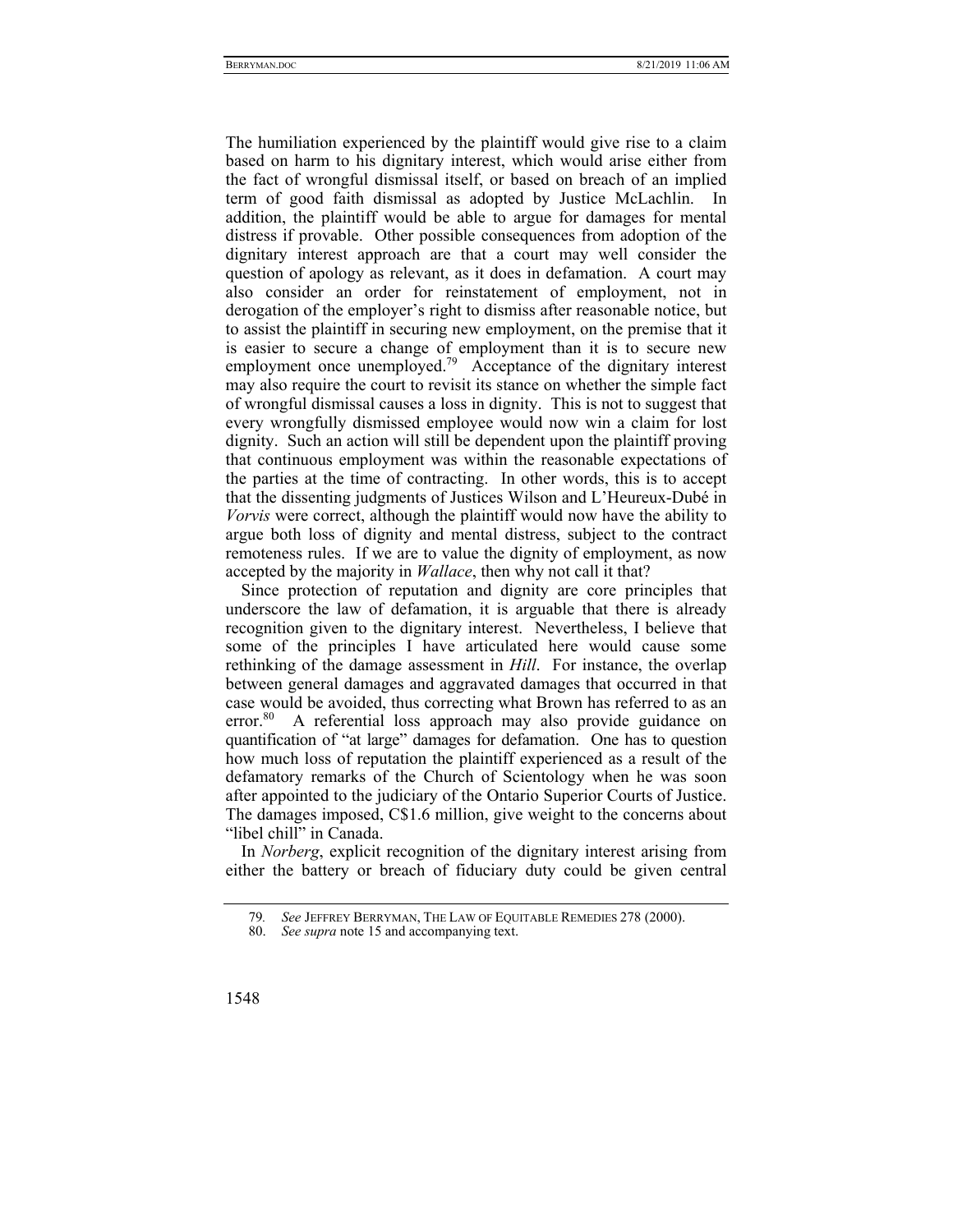prominence, rather than being accommodated by way of additional aggravating factors used to increase general damages. The plaintiff's violation was to her fundamental dignity in that a doctor who had power over her by virtue of her drug dependency had defiled her bodily integrity. Punitive damages, which were awarded, were warranted.<sup>81</sup> The dignitary interest approach may also have the advantage of avoiding the parade of cases documenting indignities to determine an appropriate amount of compensation. For example, in *Norberg* the court reviewed the amount awarded in civil claims resulting from forced sexual intercourse—rape—to determine an appropriate response to the coerced sexual intercourse before it.<sup>82</sup>

# VI. CONCLUSION

A growing body of opinion suggests that aggravated damages should be either abolished and folded into damage claims for mental distress, or transformed into compensatory damages protecting a dignitary interest. My preference is for the latter. There is more than just feelings of humiliation that is worthy of legal recognition. Although the protection of dignity may still be at the level of what Réaume calls "a final rhetorical flourish,"83 it has attained that position of prominence because of its centrality in describing our individual identity, and the bonds that hold us to the communities in which we participate. The challenge for those advocating such a position is to avoid the specter of simply another subjective, amorphous, and ultimately unprincipled claim. Approached from a remedial point of view, the risks of venturing too far into unchartered waters are lower. I, and others, simply call for the dignitary interest to be recognized as a head of damages dependent upon already established forms of action. Its realization is warranted to come closer to the ideal of giving complete compensation. The skeletal continuum of fundamental and prosaic dignity provides a framework to locate a person's dignitary interest. The concept of referential loss provides a start on how to build objective criteria to choose an appropriate remedy,

 <sup>81.</sup> The awarding of punitive damages in this case is interesting because the actions of the defendant were never harsh, vindictive, or malicious, the usual requirement to justify a punitive award. Rather, punitive damages were awarded because the defendant's conduct had "offended the ordinary standards of decent conduct in the community" and was "reprehensible." Norberg v. Wynrib, [1992] 2 S.C.R. 226, 229.

<sup>82</sup>*. Id*. at 268.

<sup>83</sup>*. See* Réaume, *supra* note 64, at 62.